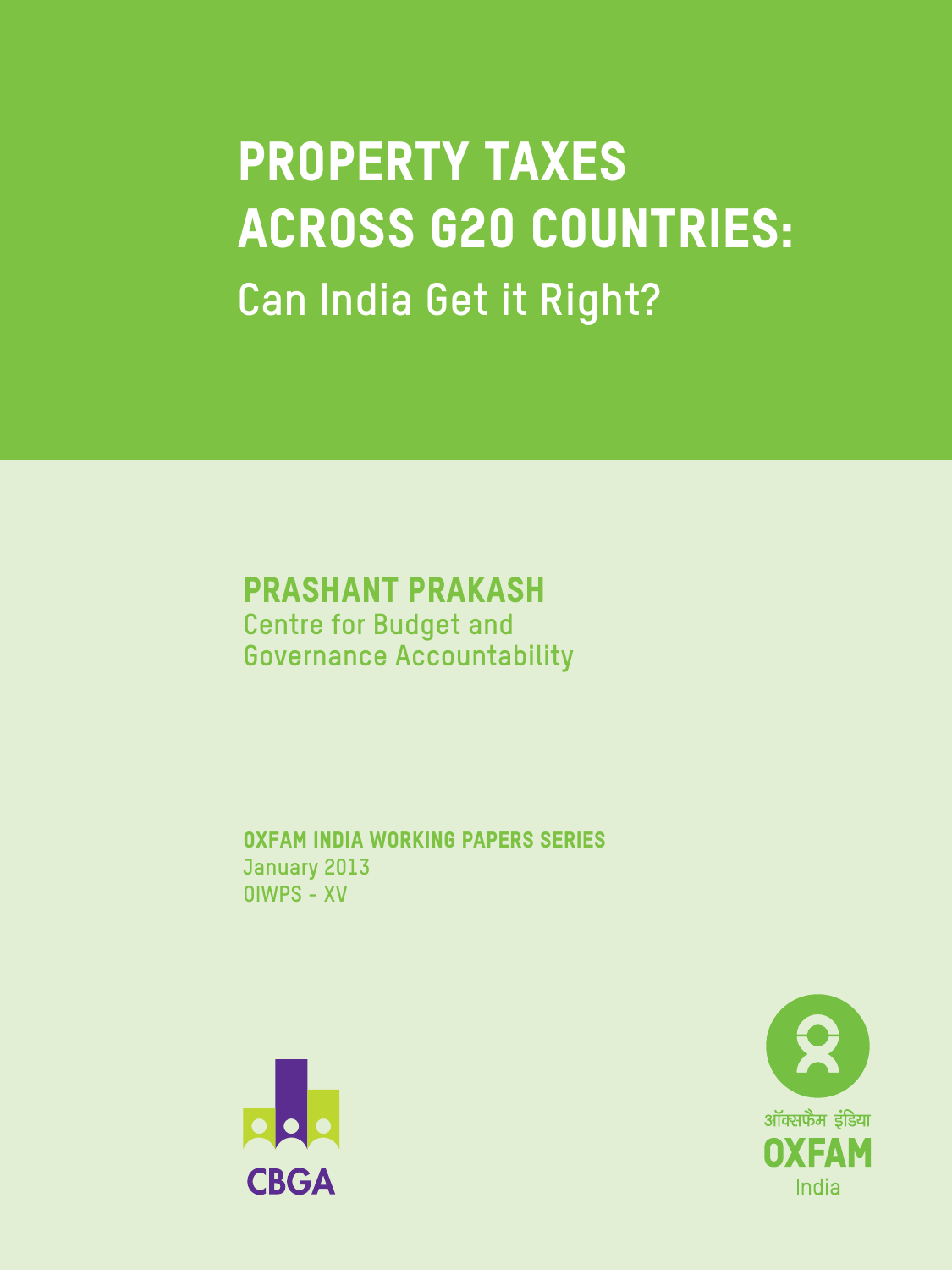# **Abstract**

This paper deals with some of the issues relating to India's tax base, tax structure and their equity effects, by comparing it with other G20 countries. Focusing specifically on Property taxes, the paper attempts to discuss these issues from a political economy lens as well.

This paper makes a comparison of the tax base, in terms of the total tax to GDP ratio, across G20 countries, and analyses the progressivity of the tax structure across G20 countries by comparing the shares of Direct Taxes in total taxes. It shows that India, recording much lower levels of tax-GDP ratios and smaller shares of Direct Taxes in total tax revenue as compared to other G20 countries (including other BRICS countries), leaves a lot to be desired. The paper argues that in order to expand the tax base in India in a progressive manner, new avenues within Direct Taxes should be explored. In this context, a comparison of Property Taxes across G20 countries, focusing specifically on Wealth, Inheritance and Municipal Property Taxes, shows that these taxes have remained grossly under-utilized in India, both as a source of revenue and an instrument for progressivity in the tax system.

The paper opines that the conventional arguments for suspension of Inheritance Tax (since 1985) and dilution of Wealth Tax (since 1993) in India do not hold at the present juncture; moreover, the purpose of Wealth and Inheritance Taxes was never only revenue mobilization, but also to limit the concentration of wealth in the hands of a few as is enshrined in the Constitution of India.

#### **The Author:** Prashant Prakash

Prashant Prakash works with Centre for Budget and Governance Accountability (CBGA), where he is focusing on a number of issues pertaining to taxation and mobilization of public resources. He has studied Economics from Jawaharlal Nehru University, New Delhi. Earlier, Prashant taught in a couple of colleges in Delhi University and worked with some of the think tanks based in Delhi and Hyderabad.

### **Acknowledgments**

The author would like to thank Prof. Praveen Jha, Dr. Vinod Vyasulu and Subrat Das for their comments and suggestions regarding the paper.

### *Published by:* **Oxfam India and Centre for Budget and Governance Accountability**

#### **Disclaimer:**

Oxfam India Working Paper Series disseminates the finding of the work in progress to encourage the exchange of ideas about development issues. An objective of the series is to get the findings out quickly, even if the presentations are less than fully polished. The papers carry the names of the authors and should be cited accordingly. The findings, interpretations, and conclusion expressed in this paper are entirely those of the authors. They do not necessarily represent the views of Oxfam India.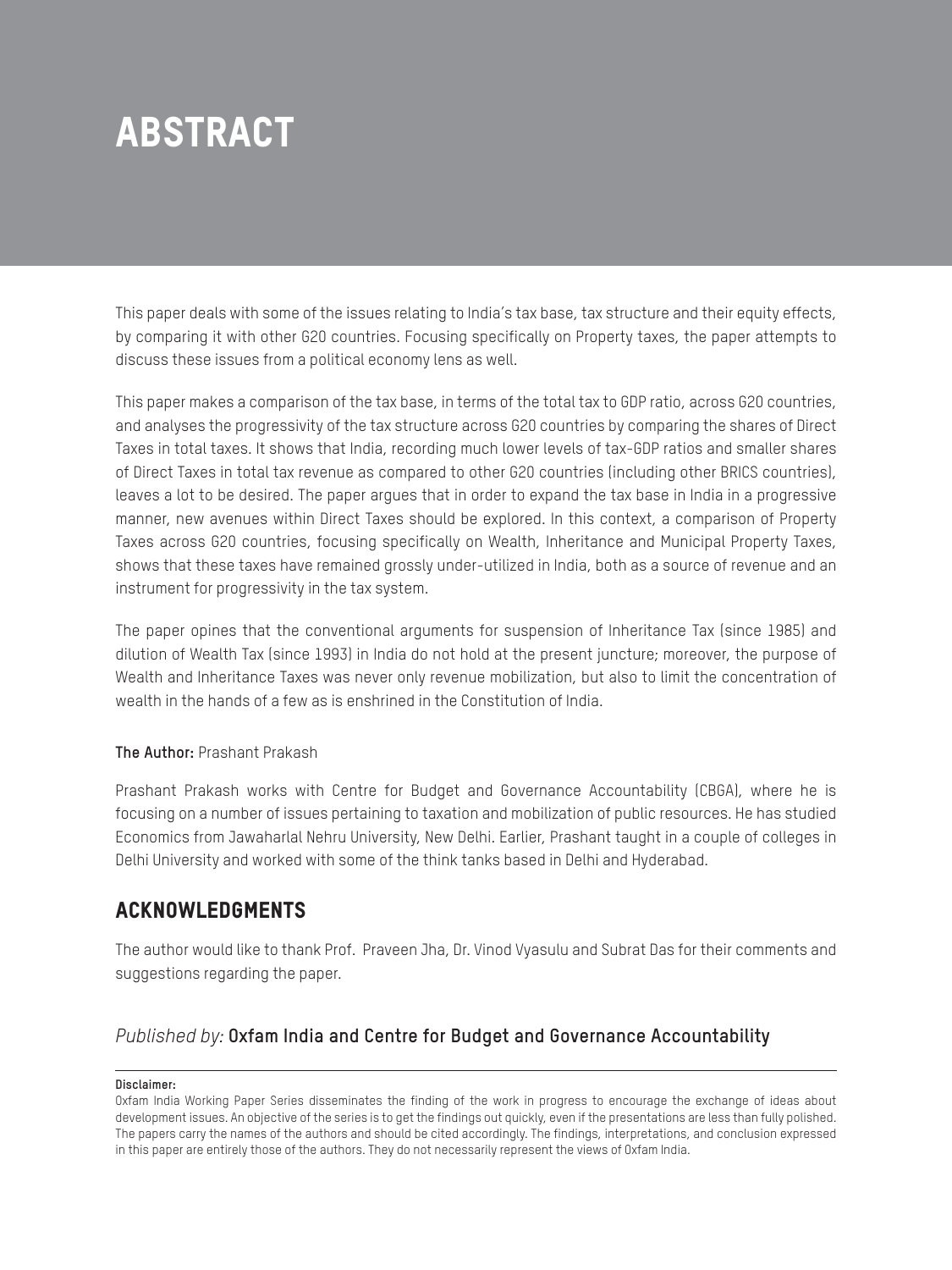# **Contents**

|    | Introduction      |                                                                 | $\overline{c}$ |
|----|-------------------|-----------------------------------------------------------------|----------------|
| 1. |                   | Tax-GDP Ratios in G20 Countries                                 | 4              |
| 2. |                   | Progressivity of the Tax System in G20 Countries                | 5              |
|    | 2.1.              | Revenue from Direct Taxes across G20 Countries                  | 5              |
|    | 2.2.              | Trends in Direct Taxes across BRICS and USA                     | 6              |
| 3. |                   | <b>Property Taxes in G20 Countries</b>                          | 8              |
|    |                   | 3.1. Property Tax Base in G20 Countries                         | 8              |
|    | 3.2.              | Property Tax Structure in G20 Countries                         | 10             |
| 4. |                   | Wealth Tax, Inheritance Tax and Municipal Property Tax in India | 12             |
| 5. |                   | <b>Concluding Remarks</b>                                       | 18             |
|    | <b>References</b> |                                                                 | 20             |
|    | Appendix          |                                                                 | 23             |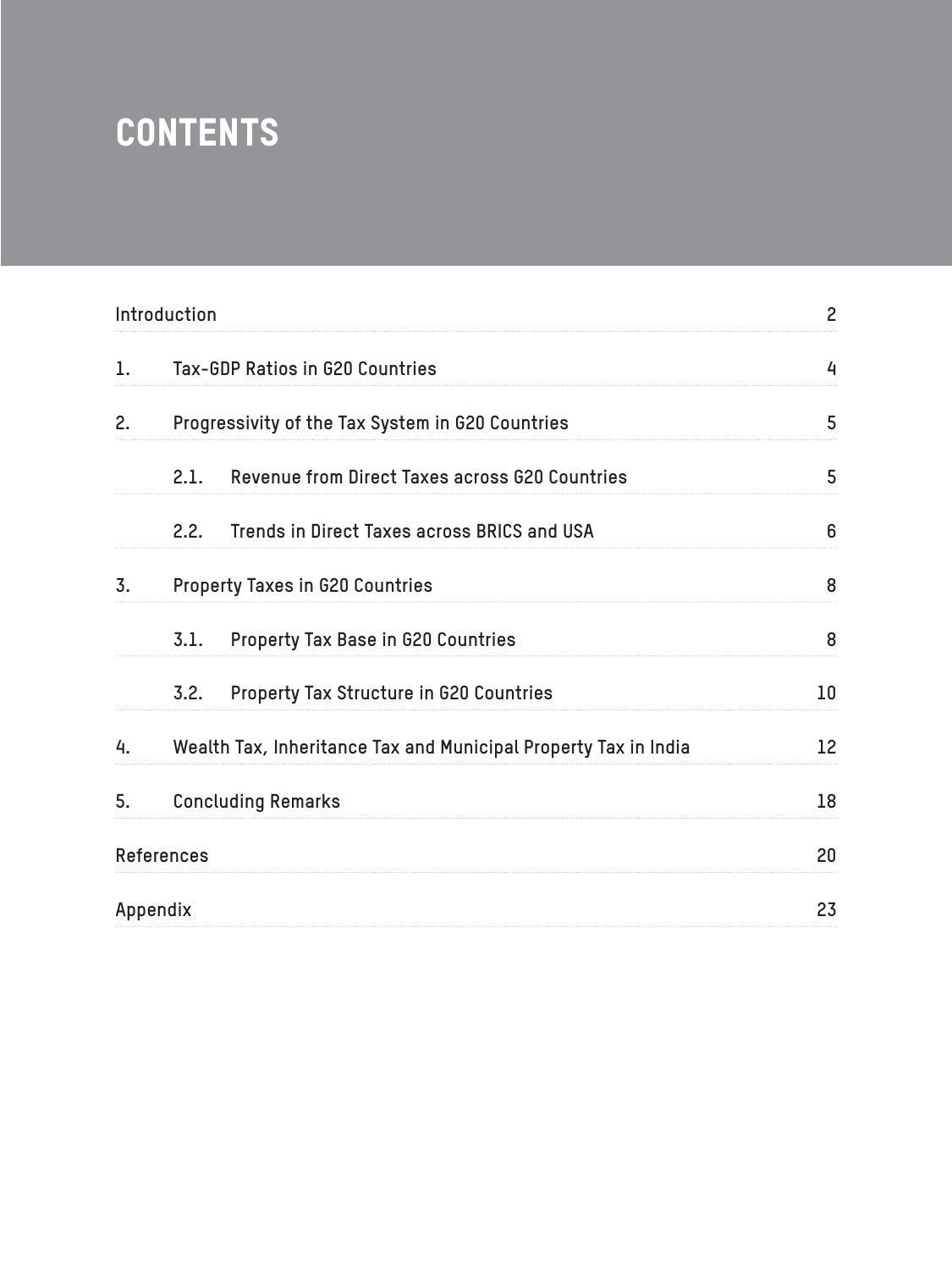# **Introduction**

The fiscal policy permeates most debates on the Indian economy in an explicit or implicit manner. Over the years debates on the Indian tax policy have focused on three major issues—adequacy of the tax base and efforts; efficiency of the tax structure; and incentive and equity effects of the tax policy (Roy 1998). The present paper addresses issues relating to tax base, tax structure and equity effects, but from an international comparison perspective. Focusing on Property Taxes, the paper attempts to view these issues from a political economy lens as well.

Following the methodology of the International Monetary Fund's (IMF) Government Finance Statistics (GFS) 2001 Manual, Property Taxes subsume: i) recurrent taxes on immovable property (Municipal Property Tax, Land Revenue, Tax on non-urban immovable property and Property Tax by rural local bodies i.e. Panchayats in India); ii) recurrent taxes on net wealth (Wealth Tax in India); iii) Estate, Inheritance and Gift Taxes (Estate Duty<sup>1</sup> and Gift Tax in India); iv) Taxes on financial and capital transactions (Securities Transaction Tax, and Stamp & Registration fees in India); v) other non-recurrent taxes on property (one time tax on revaluation of capital and property<sup>2</sup>); and vi) other recurrent taxes on property $^3$ .

While focusing on all the above mentioned categories for the international comparison, at the national level the paper specifically focuses on Wealth, Inheritance and Municipal Property Taxes, which are more importance for the revenue, equity and political economic perspective as compared to other taxes. Land Revenue, whose importance from an equity and political economy perspective has been debated a lot4,  $\,$ is left out of the analysis because of its declining importance as a source of revenue<sup>s</sup>. Stamp Duty on property transactions is an important source of revenue, but the same being a transaction tax, and also an Indirect Tax, does not satisfy many canons of taxation and hence has been given limited emphasis in the paper.

This paper attempts to carry out an international comparison of Property Taxes across G206,7,8 countries (including BRICS countries) with two key objectives. Firstly, it attempts to analyse where India stands today internationally in its resource mobilisation strategy; secondly, it uses this analysis for suggesting possible

 $^{\rm 1}$  This paper uses the terms Inheritance Tax, Estate Tax and Estate Duty interchangeably.

<sup>2</sup> For example, tax on increase in land value due to any government project.

<sup>&</sup>lt;sup>3</sup> For example tax on cattle, jewellery and other external signs of wealth.

<sup>4</sup> For a large body of literature on agricultural income and Wealth Tax, see Roy (1998).

<sup>5</sup> Desai, Nitin 2012.

<sup>6</sup> No data for Saudi Arabia was available;

<sup>7</sup> Average values of OECD countries have been given in chart 1 and chart 2 as a substitute for values of the European Union region.

<sup>8</sup> For comparability of data between OECD Revenue Statistics, IMF Government Finance Statistics and United Nations System of National Account see Annex A, Revenue Statistics 2011, OECD.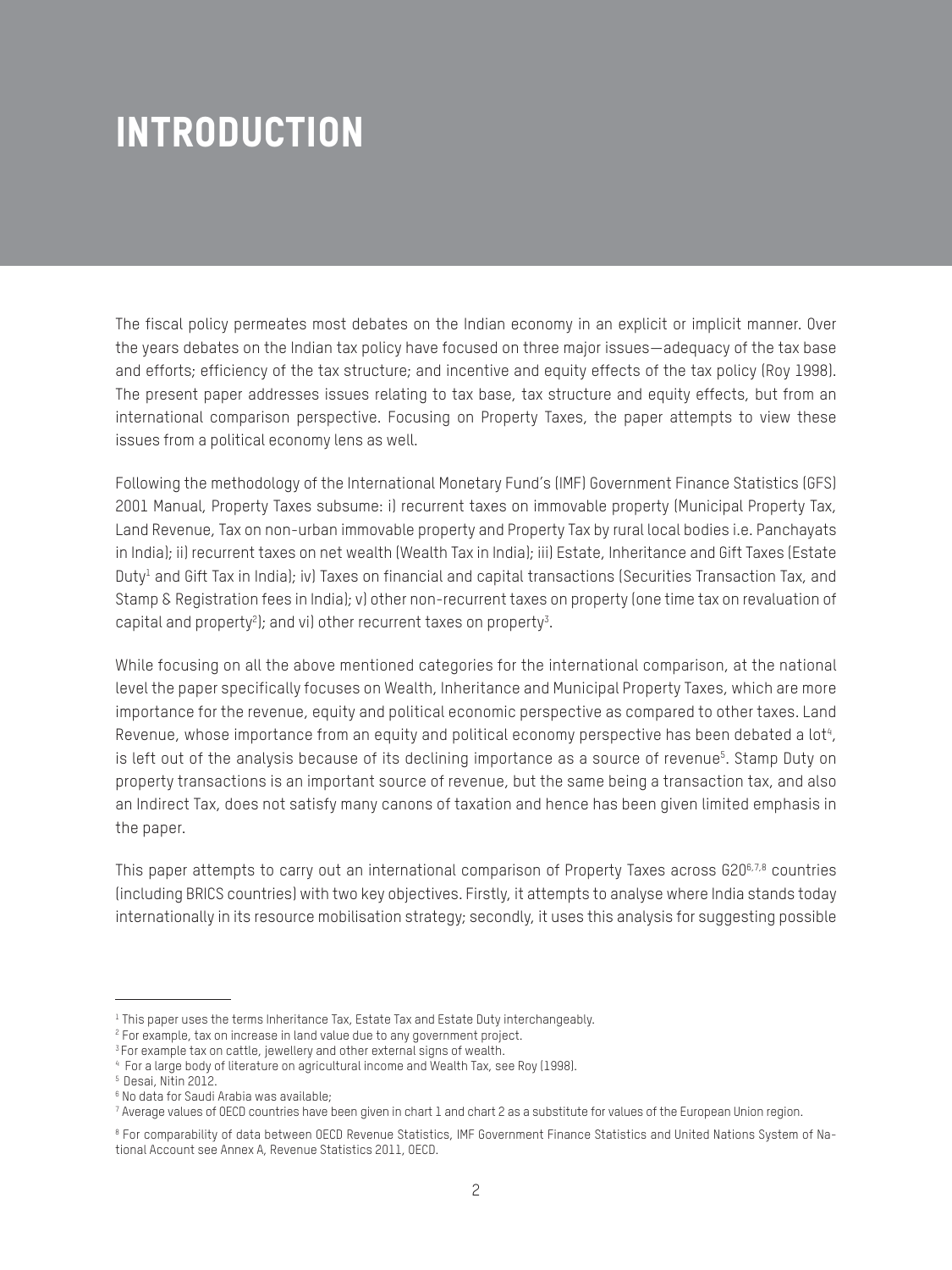policy interventions at national level. India, with a total tax-GDP ratio of 15.5 percent<sup>9,10,11</sup>, Direct Taxes to total taxes ratio of only 37.7 percent<sup>12</sup>, and the highest marginal income tax rate at 30 percent, leaves a lot to be desired, especially in terms of the base and progressivity of its tax system. This also makes India a peculiar case, as even lower middle income countries have total tax-GDP ratios of around 17.7 percent (Green 2012, Sumner 2012).

This paper compares tax bases, in terms of total tax to GDP ratio, across G20 countries in Section I. Section II analyses the progressivity of the tax structure across G20 countries by comparing the shares of Direct Taxes in total taxes. This section further explores the dynamics of shares of Direct Taxes in total taxes across BRICS countries and USA. Section III builds on the Direct Taxes analysis carried out in section II by comparing specifically Property Taxes base and structure across G20 countries. Section IV looks at specific Property Taxes, namely Wealth Tax, Inheritance Tax and Municipal Property Taxes at national level in India. It estimates their revenue potentials and suggests specific recommendations for India's tax policy. The paper concludes with Section V, which collates the findings presented in the preceding sections and suggests some specific policy interventions.

<sup>9</sup> Actual figures for 2009-10 from IPFS (Indian Public Finance Statistics) 2011-12

<sup>&</sup>lt;sup>10</sup> Unless mentioned otherwise, the paper deals with general government, i.e. centre, state and local government combined, for all analysis. For Indonesia, figures given are for the central government's budgetary transactions, as it has a unitary governance structure and most of its taxes are levied at central level. Local taxes levied at provincial level form a very small part of total taxes collected in the country.

<sup>&</sup>lt;sup>11</sup> Figures mentioned from IPFS (Indian Public Finance Statistics) do not include local government; however given the miniscule level of revenue collected from the same in India (See Lall and Deichmann 2006, Rao and Rao 2008), the analysis is not likely to be affected much.

<sup>&</sup>lt;sup>12</sup> Actual figures for India for 2009-10 are from IPFS (Indian Public Finance Statistics) 2011-12.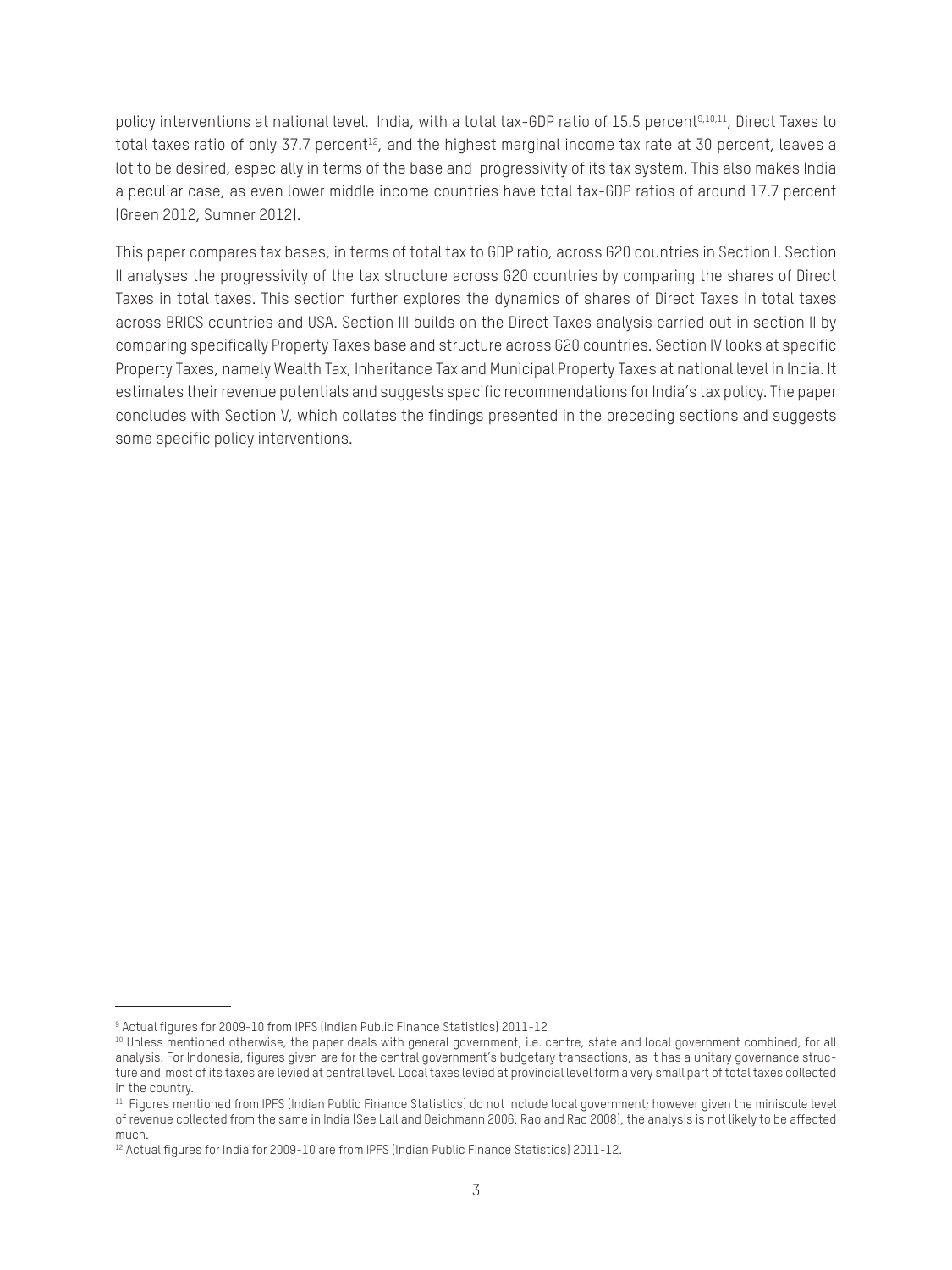# **1. Tax-GDP Ratios in G20 Countries**

From chart. 1 below, it can be seen that with a total tax-GDP ratio of 15.5 percent (as of 2009-10), India has one of the lowest tax bases among G20 countries (beating only Mexico and Indonesia). In addition to BRICS countries like Brazil (25.4 percent), Russia (22.9 percent), China (18.9 percent) and South Africa (26.5 percent), other developing countries like Argentina (24.7 percent) and Turkey (21.1 percent) also perform better than India. Needless to add that all developed G20 countries perform much better with figures as high as 28.7 percent (for Italy).



#### **CHART 1**

Source: Appendix Table. 1

Note: All country values are for the year 2010, except for Argentina (2009), OECD Avg. (2009), China (2009), Mexico (2009) and India (2009-10).

**We may also note here that the tax-GDP ratios reported here do not include social security contributions (if any).** However, the methodology adopted in some publications of the Organisation of Economic Cooperation and Development (OECD) makes a strong case for including social security contributions (which are compulsory, unrequited and made to the government) in the tax revenue figures. **Hence, if we take into account the tax-GDP ratios for all these countries including the social security contributions, the differences between their figures and those of India would be even bigger.**

Hence, it can be said that there is an urgent need to expand the tax base in India in a progressive manner. For this, new avenues within Direct Taxes have to be explored. A detailed comparison regarding the share of Direct Taxes in total taxes is carried out in the following section.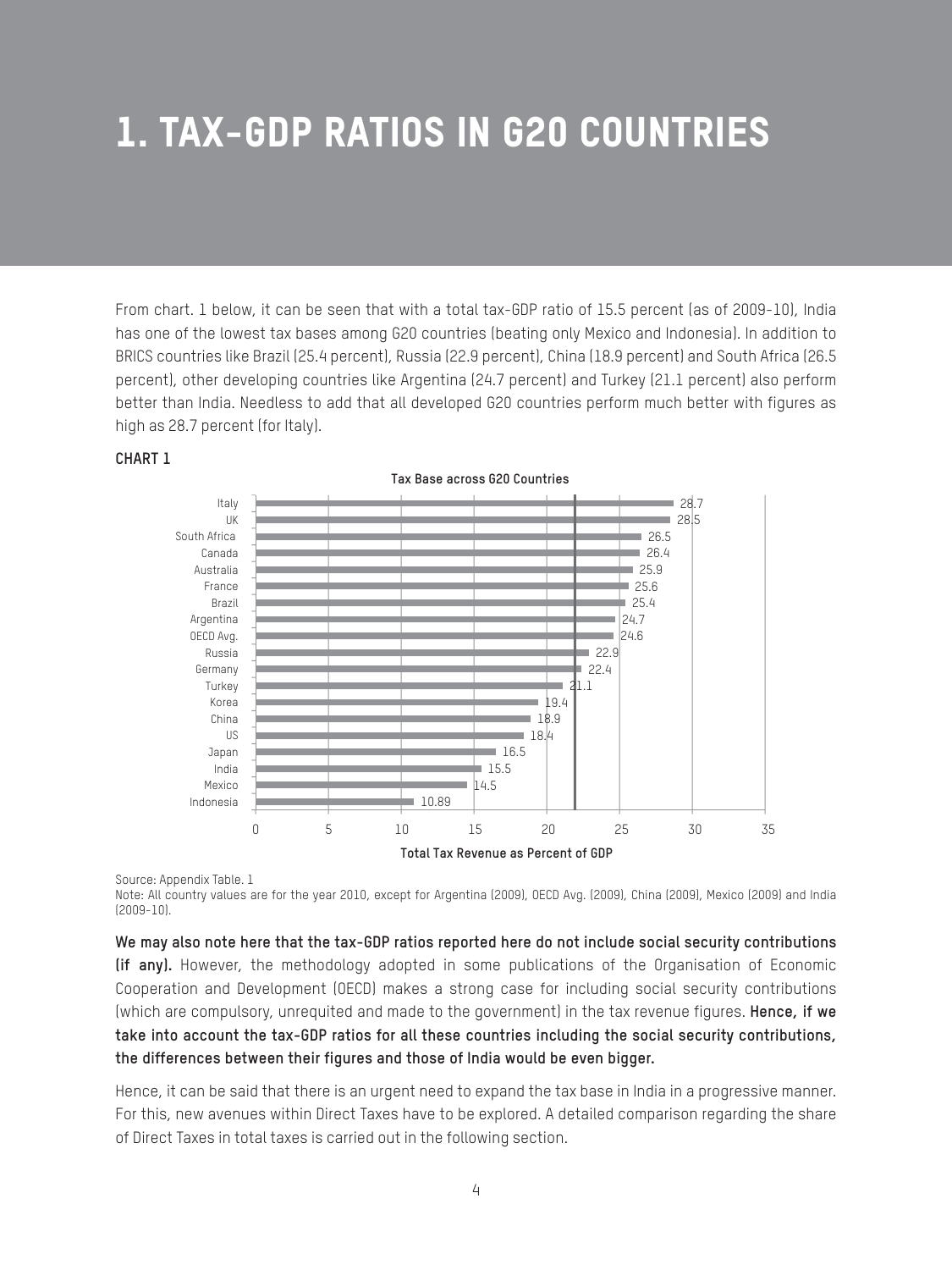## **2. Progressivity of the Tax System in G20 Countries**

### **2.1. Revenue from Direct Taxes across G20 Countries**

Taxes for which the tax-burden cannot be shifted or passed on are called Direct Taxes. This means that any person who directly pays such taxes to the government bears the burden of that particular tax. Indirect Tax on any good or service affects the rich and the poor alike. Unlike Indirect Taxes, Direct Taxes are linked to the tax-payer's ability to pay, and hence are considered to be progressive.

Direct Taxes comprise taxes on i) income, profits and capital gains, and ii) property<sup>13</sup>. With a Direct Tax share of 37.7 percent in total taxes, India's tax structure is perceived to be regressive. This is further confirmed by comparing the same with other G20 countries as shown in chart. 2 below. Even developing countries like South Africa (57.5 percent), Indonesia (55.85 percent) and Russia (41.3 percent) have a more progressive tax structure, in terms of the contribution of Direct Taxes to total tax revenue. All developed countries that are part of the G20 have greater shares of Direct Taxes in their total taxes than India, with figures as high as 75.8 percent for USA.



Source: Appendix Table. 2

**CHART 2**

Note: All country values are for the year 2010, except for Argentina (2009), OECD Avg. (2009), China (2009), Mexico (2009) and India (2009-10).

<sup>&</sup>lt;sup>13</sup> A point of caution needs to be mentioned, as in some cases transaction tax on property can be an Indirect Tax, depending on bargaining powers of seller and buyer. In India, stamp duty and registration fee for property transaction are considered as Indirect Taxes.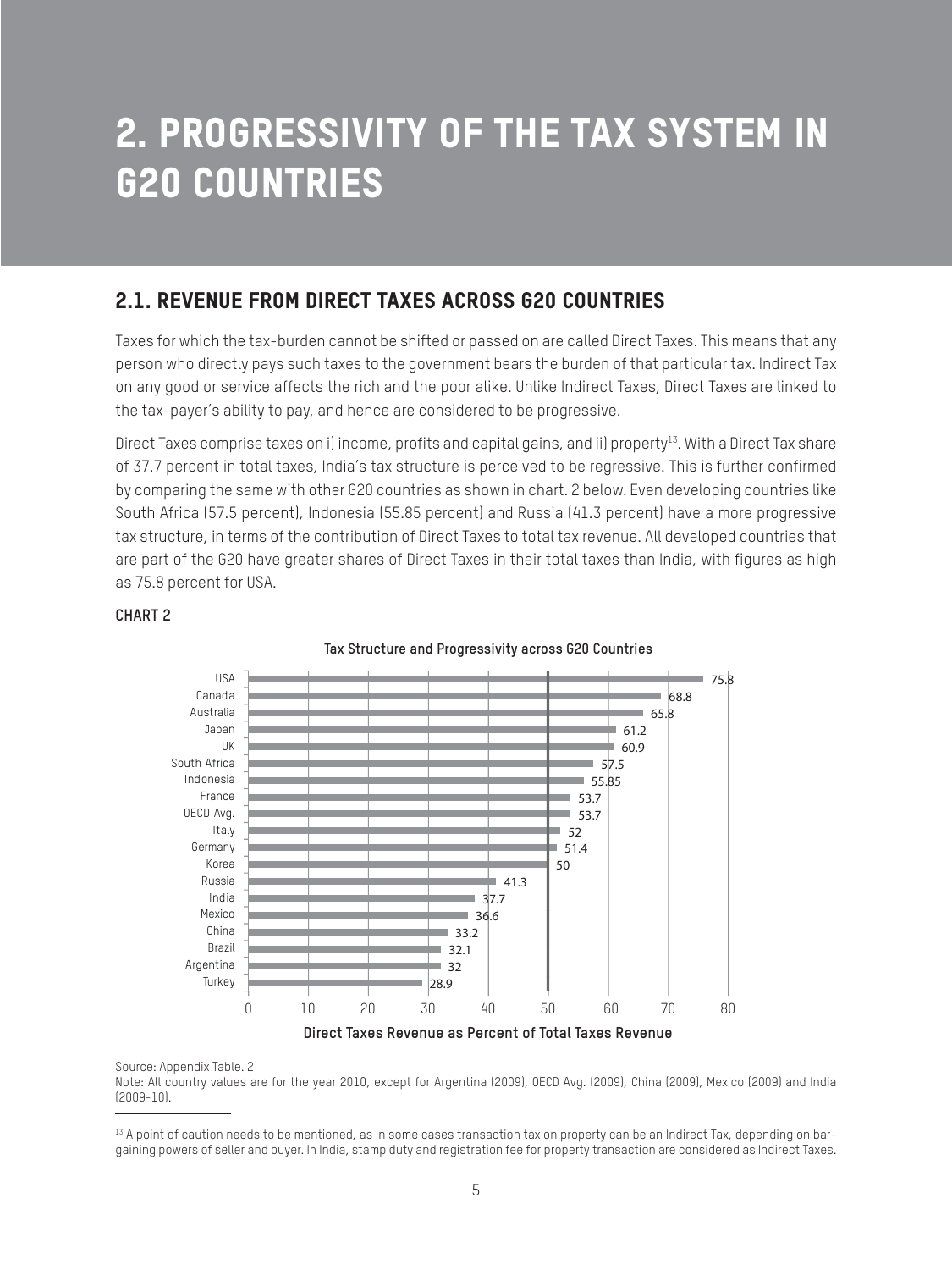Though India ranks above China and Brazil in this chart, trends in Direct Taxes across BRICS and USA reported in the next section, clearly show that India, China and Brazil rank quite close to each other.

### **2.2. Trends in Direct Taxes across BRICS and USA**

The analysis of Direct Taxes for BRICS and USA in chart 3 below shows that India can't afford to be complacent about its ranking above China and Brazil for the year 2009-10, as their ranks have been changing almost every year.

#### **CHART 3.1**



**Trends in Share of Direct Taxes in Total Taxes for BRICS and USA** 

Source: Appendix Table 3.1

In addition to this, further analysis of Direct Taxes across BRICS and USA reveals that while Property Taxes are an important source of progressivity in the tax structure across BRICS and USA, it is clearly a neglected source of revenue (and progressivity of tax structure) in India. Chart 3.2 below shows this clearly.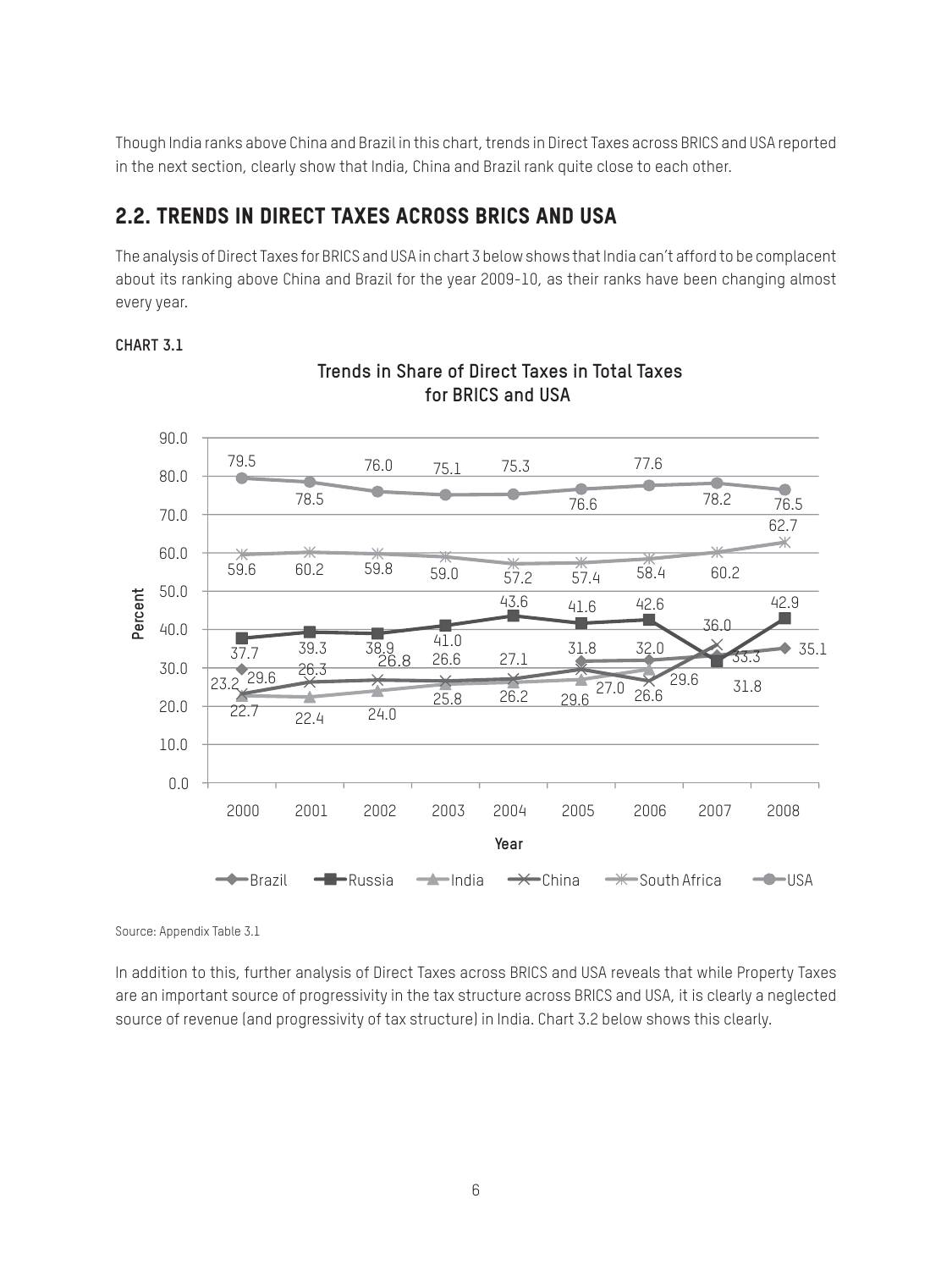



**Trends in Share of Property Taxes in Total Taxes for BRICS and USA** 

Source: Appendix Table. 3.2

Here, we see that Property Taxes contributed, on an average, to around 15.1 percent (USA), 5.8 percent (South Africa), 5.1 percent (China), 4.87 percent (Russia) and 4.25 percent (Brazil) of total taxes over the period 2000 to 2007-08. However, for India, the contribution has stagnated at around 0.44 percent for years. China in fact has started using Property Tax as an important tool for achieving progressivity in its tax structure lately with the share touching as high as 10.3 percent for the year 2007.

These findings clearly point to the total neglect of Property Tax base in India, which prompts us to carry out a detailed analysis of the Property Tax base and structure across G20 and BRICS countries in the following section.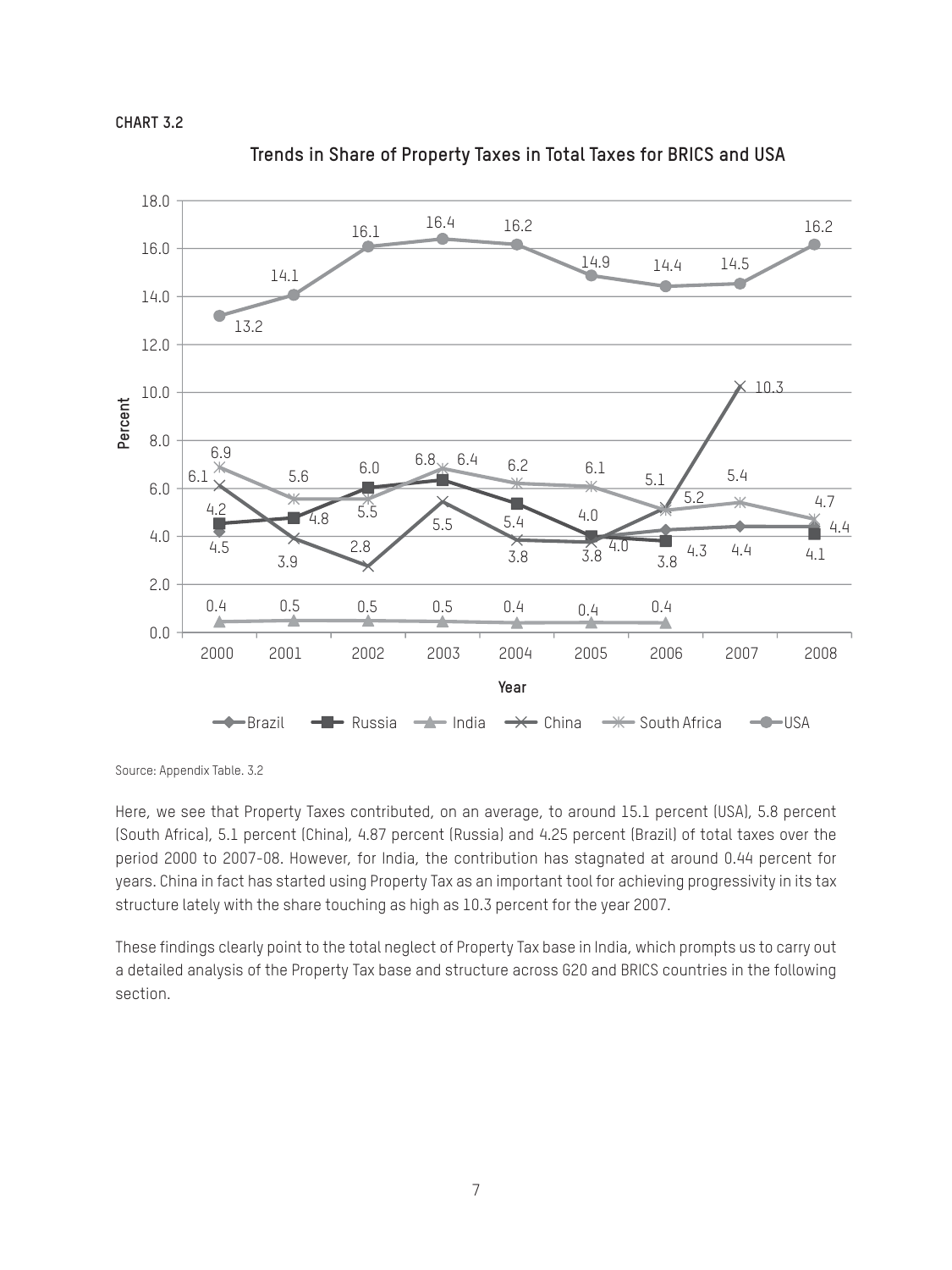# **3. Property Taxes in G20 Countries**

### **3.1. Property Tax Base in G20 Countries**

As mentioned earlier, Taxes on Property subsume: i) recurrent taxes on immovable property (Municipal Property Tax, Land Revenue, Tax on non-urban immovable property and Property Tax by rural local bodies, i.e. Panchayats in India); ii) recurrent taxes on net wealth (Wealth Tax in India); iii) Estate, Inheritance and Gift Taxes (Estate Duty and Gift Tax in India); iv) taxes on financial and capital transactions (Securities Transaction Tax, and Stamp and Registration Fees in India); v) other non-recurrent taxes on property (one time tax on revaluation of capital and property $14$ ); and vi) other recurrent taxes on property $15$ .

Chart. 4 below shows that India has a Property Tax to GDP ratio of 0.48 percent<sup>16</sup>,<sup>17</sup>, which is one of the lowest among G20 countries. India can learn a lot, not only from developed countries like France and the UK, which have figures as high as 4.3 percent and 4.21 percent of their GDP, but also from developing countries like Argentina (2.9 percent), China (1.7 percent), South Africa (1.4 percent), Brazil (1.3 percent), Russia (1.2 percent), and Indonesia (0.57 percent).



#### **CHART 4.1**

**Property Tax Base across G20 Countries**

Source: Appendix Table 4.1 and Table 4.2

<sup>&</sup>lt;sup>14</sup> For example, tax on increase in land value due to any government project

<sup>&</sup>lt;sup>15</sup> For example tax on cattle, jewellery and other external signs of wealth.

<sup>16</sup> Calculated from various sources, for detailed methodology see Appendix Table. 4

<sup>&</sup>lt;sup>17</sup> Stamp Duty and Registration Fees are not included in this calculation. For a detailed analysis regarding the same, see Appendix Table.4.2.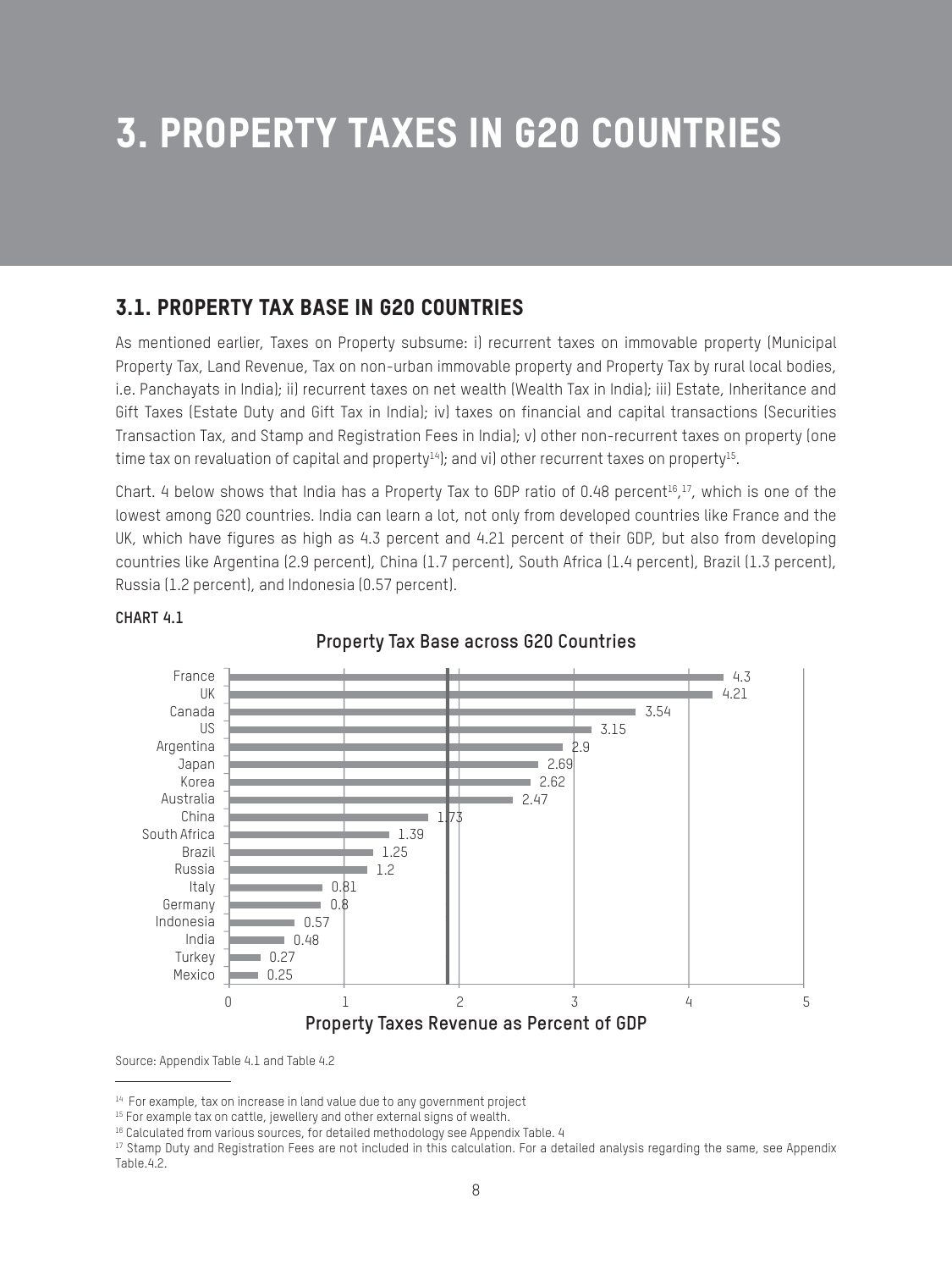Note: All country values are for the year 2010, except for Argentina (2009), OECD Avg. (2009), China (2009), Mexico (2009) and India (2009-10).

Hence, it can be said that like total taxes, Property Taxes also have a very narrow base in India compared to other G20 countries.

Further analyses of Property Tax heads (See Appendix Table 4.1 and Table 4.2) reveal that recurrent immovable Property Tax-GDP ratio for India is a mere 0.36 percent, which is the lowest among G20 countries barring China and Mexico. However, China has other sources of revenue like a one-time tax on property, which alone accounts for 0.6 percent of GDP. Among other developing countries, Russia with the highest ratio of 1.13 percent and Argentina with the lowest ratio of 0.36 percent are quite ahead of India. Indonesia's Property Tax base of 0.57 percent of GDP comprises mainly recurrent immovable Property Tax.

Recurrent taxes on net wealth mobilized only around 0.007 percent of GDP in India, as compared to 0.89 percent in France and 0.32 percent in Argentina. Here it needs to be mentioned that, according to the IMF GFS 2001 classification, most countries do not have a specific Wealth Tax category in operation, but other Property Taxes make up for the loss resulting from the inexistence of a Wealth Tax.

#### **CHART 4.2**



**Wealth Tax as Percent of GDP**

Source: Appendix Table 4.1 and Table 4.2

Note: All country values are for the year 2010, except for Argentina (2009), OECD Avg. (2009), China (2009), Mexico (2009) and India (2009-10).

Taxes on immovable property and taxes on financial and capital transaction are good sources of revenue in many G20 countries. India's performance in this regard is not very clear, as data for the major taxation head in this category (i.e. Stamp Duty and Registration Fees) do not specify how much revenue is raised from transaction on property and how much is raised from other sources like court fees, etc. The UK and China have a one time tax on property (i.e. non recurrent Property Tax), which mobilizes around 1.0 percent and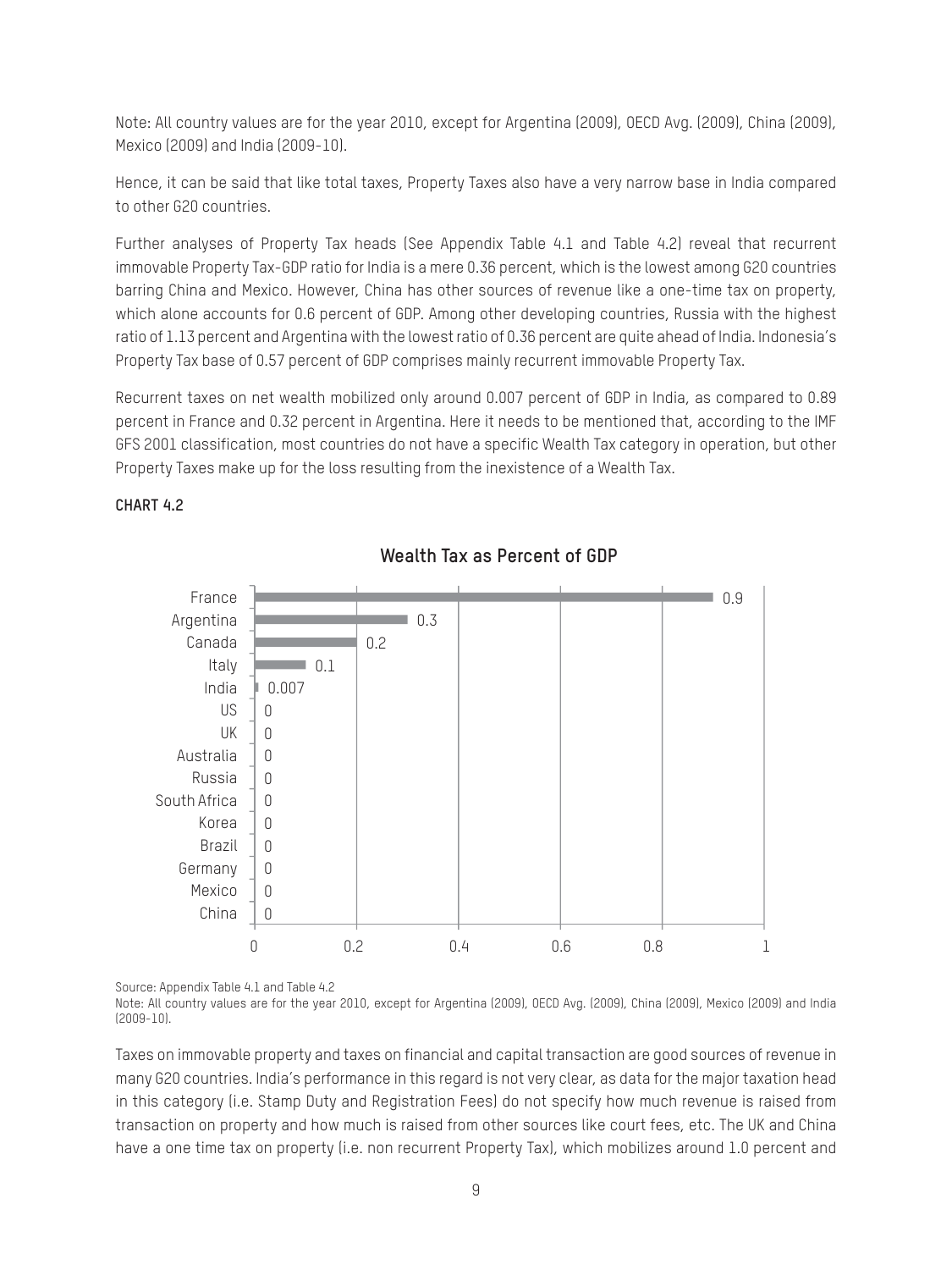0.6 percent of GDP respectively, far more than the Total Property Tax ratio of 0.48 percent of GDP for India.

Estate Duty (Inheritance Tax) was suspended in India in 1985 and Gift Tax collections are far too minimal to be estimated in terms of proportion of GDP. However, these taxes have ratios of around 0.05 percent of GDP and 0.04 percent of GDP for Brazil and South Africa. France and USA, with ratios of 0.39 percent and 0.24 percent in the same category, imply a significant reliance on Estate, Inheritance and Gift Tax in these countries.

#### **CHART 4.3**



### **Inheritance and Gift Taxes as Percent of GDP**

Source: Appendix Table 4.1 and Table 4.2

Note: All country values are for the year 2010, except for Argentina (2009), OECD Avg. (2009), China (2009), Mexico (2009) and India (2009-10).

### **3.2. Property Tax Structure in G20 Countries**

It can be seen from chart 5 below that Property Tax contributes only 0.4 percent<sup>18</sup> of total tax collections in India, which is again the lowest among G20 countries. Hence, in addition to the narrow tax base, Property Tax in India is not progressive. Figures for BRICS nations like Brazil (4.4 percent), Russia (4.1 percent), China (10.3 percent) and South Africa (4.7 percent) confirm this view. Other developing countries like Argentina (11.6 percent), Indonesia (5.2 percent), Mexico (1.7 percent) and Turkey (1.3 percent) also have a better Property Tax share than India. Among developed nations, the UK has the highest figure, of 18.1 percent, and Japan the lowest at 1.7 percent.

<sup>18</sup> Figure stands at 0.56 percent for the year 2010.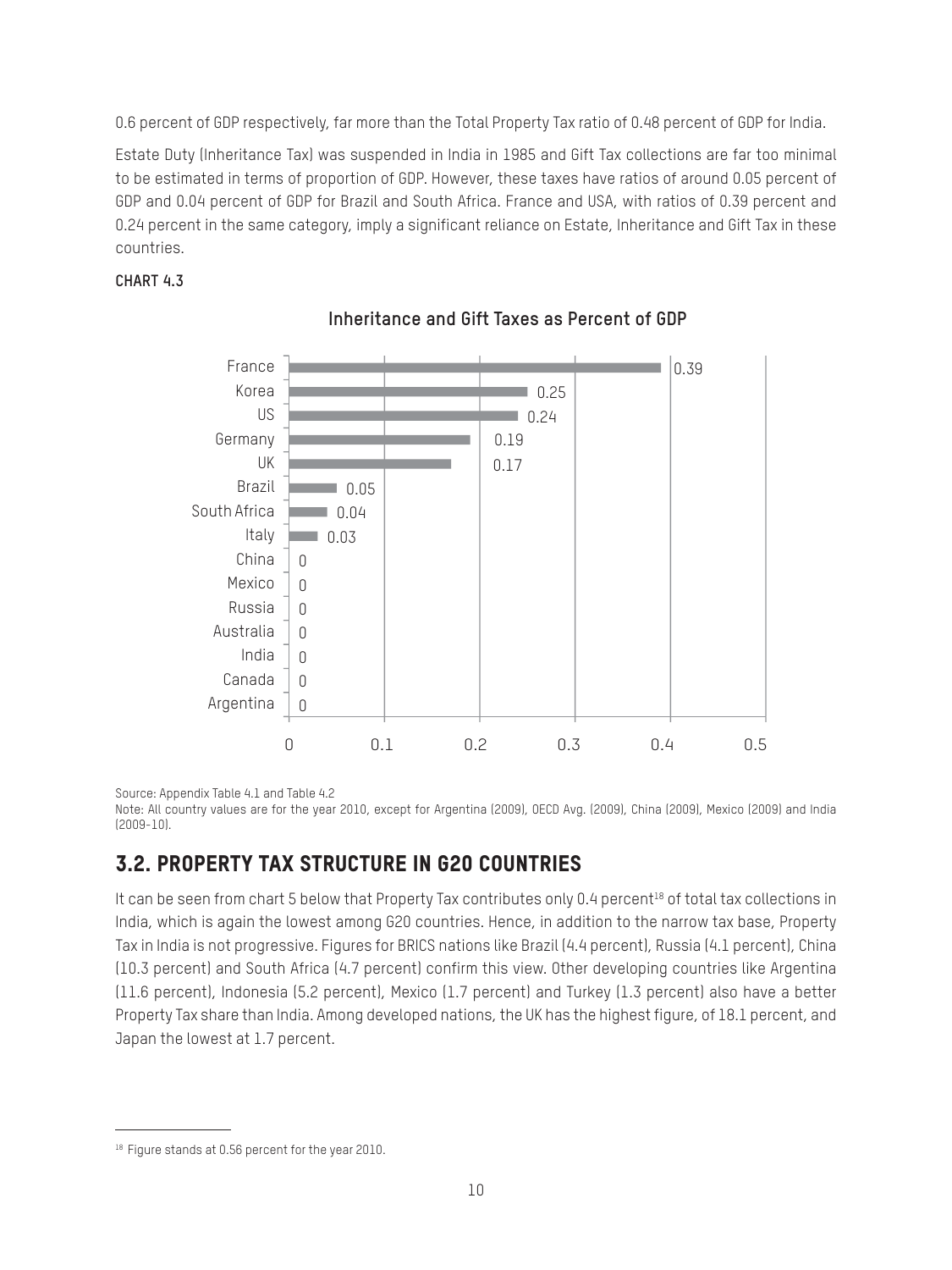



**Property Tax Structure and Progressivity across G20 Countries**

Source: Appendix Table 5

Note: All country values are for the year 2008, except for India (2006), Korea (2007), Canada (2007), China (2007), Indonesia (2010) and Turkey (2010).

A further analysis of Property Taxes shows that, in India, the contribution of taxes on recurrent immovable property to total taxes is around 0.35 percent<sup>19</sup>, which, with the exception of China, is the lowest among G2020 countries (See Appendix Table 5). However, China has a large contribution (3.3 percent) of nonrecurrent taxes on property, hence reducing the need for recurrent taxes. Among the developed countries, USA has the highest figure of 15.0 percent; while among the developing countries, Russia with 3.9 percent has the highest share.

As regards taxes on net wealth, a contribution of 0.031 percent to total taxes in India is low compared to 3.45 percent in France, 1.30 percent in Argentina, 0.67 percent in Canada and 0.17 percent in Italy. Although, at the first glance, India appears to compare better than other countries that do not have a tax on wealth, however these countries have large contributions in the form of recurrent taxes on immovable property and taxes on financial and capital transaction, in which India performs poorly $21$ .

As mentioned earlier, China and the UK have an effective one-time tax on property compensating for Wealth Tax. India, however, fares very poorly in all these categories being almost the lowest within the G20 group.

<sup>&</sup>lt;sup>19</sup> MF GFS does not report this under this heading. But given the fact that 0.35 percent of GDP are collected from States, it can be assumed that these are Land Revenue, non-urban immovable Property Tax or Stamp Duty and Registration Fees. 20 Data not available for Japan and Turkey.

<sup>&</sup>lt;sup>21</sup> IMF GFS gives figure of 0.35 percent of total taxes coming from Property Taxes by states. But it does not specify whether these are taxes on immovable property or transaction taxes i.e. Stamp Duty and Registration Fees.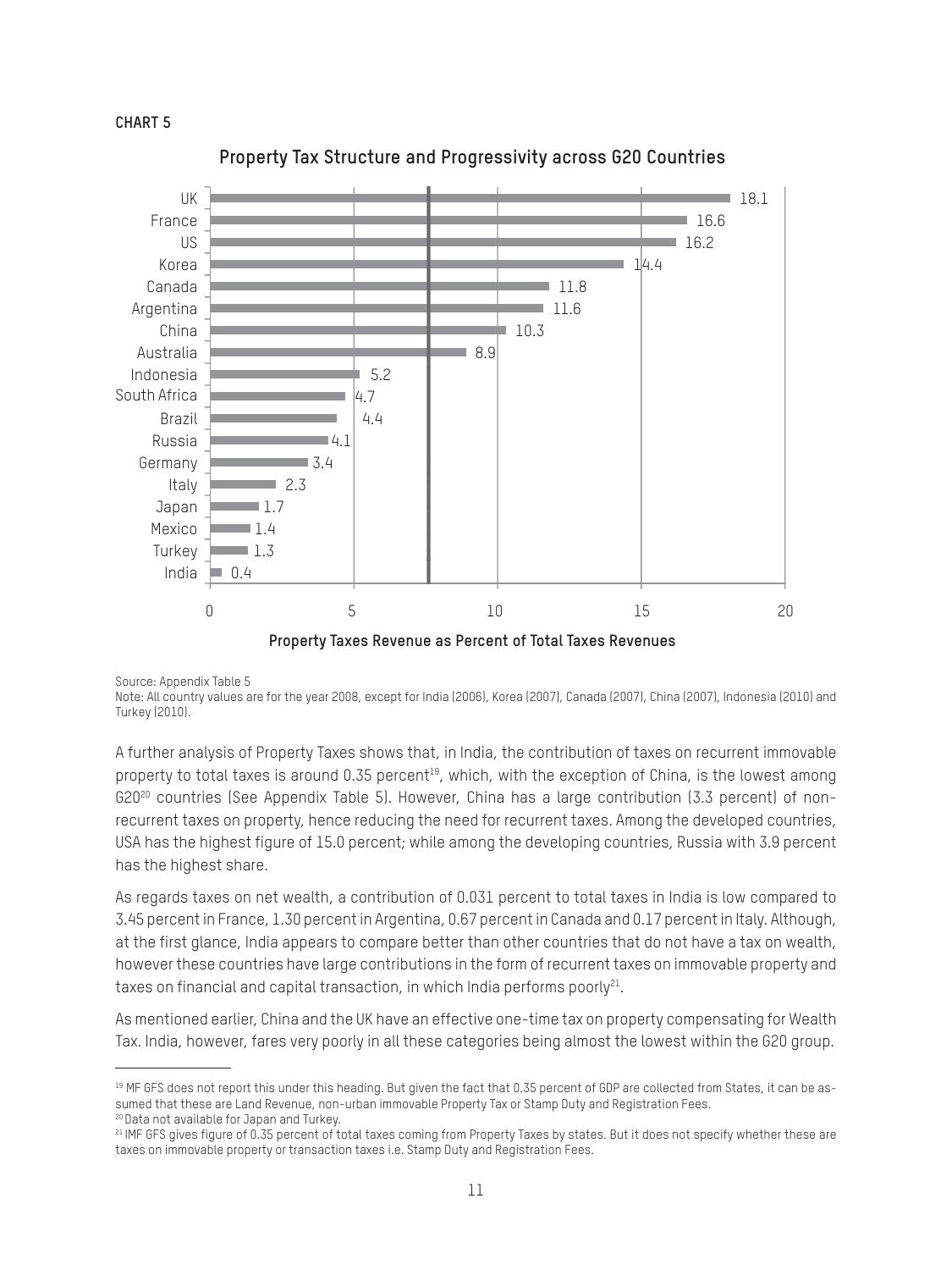## **4. Wealth Tax, Inheritance Tax and Municipal Property Tax in India**

Estate and Inheritance Taxes no longer exist in India since 1985 and Gift Taxes contribute a minimal 0.0007 percent to total taxes. Among the developing countries, Brazil (0.19 percent) has the highest figure and South Africa (0.13 percent) also performs impressively. Among the developed countries, France (1.51 percent) has the highest share, with Korea (1.39 percent), USA (1.21 percent), Germany (0.8 percent) and the UK (0.73 percent) also performing satisfactorily. As already mentioned, countries without Estate, Inheritance and Gift Taxes have other categories of Property Taxes that compensate for the absence of an Inheritance Tax.

Estate Duty was introduced in India in 1953 and Wealth Tax was introduced in 1957 after the suggestion of the Kaldor Committee (Government of India 1956). The Wealth Tax was one of the four new taxes suggested by Kaldor, namely the Wealth Tax, the Capital Gains Tax, the Gift Tax and the Expenditure Tax, to broaden the tax base in India (Government of India 1956, Gulati 1957). Following committees such as the Bhoothalingam Committee also agreed with the continuation of the Wealth Tax (Government of India 1967, Pandey 2006).

But Property and Wealth Tax collection always remained far below its potential owing to gaps in data on many aspects of wealth distribution in India (Krishnan 1972). The government never made any serious attempts to collect data on the distribution of private wealth and concentration of economic power (Krishnan 1972). Instead in the year 1985, the Union Finance Minister proposed to abolish the Estate Duty by arguing that it seemed to be a doubled tax along the Wealth Tax on the same base, and that it had failed in its twin objectives of reducing wealth inequality and assisting states in financing their development schemes. The cost of tax collection and administration was also said to be high compared to the revenue from the same<sup>22</sup>. As a result, he Estate Duty was suspended (i.e. it was not scrapped and hence can be revived any time)<sup>23</sup>.

However, suspending the Estate Duty because Wealth Tax already exists has become tough to justify since 1991, when a Tax Reforms Committee (TRC) led by R. J. Chelliah recommended abolition of the Wealth Tax, by arguing that the revenue collected is considerably less compared to the cost incurred (Government of India 1991-93). This TRC suggested that if the Wealth Tax is maintained it should be limited to unproductive assets only<sup>24</sup> and not apply to productive assets like financial assets. The acceptance of these recommendations in the Union Budget 1992-93 resulted in a massive revenue decline from the Wealth Tax from Rs. 468 crore in 1992-93 to Rs. 154 crore in 1993-94<sup>25</sup>. Wealth Tax revenue stagnated at around Rs. 100 crore throughout the 1990's due to the narrow tax base it was now confined to. In the year 2001-02, it mobilized only Rs. 145 crore<sup>26</sup> with an expenditure of Rs. 78 Crore<sup>27</sup>, i.e. a budget expenditure of Rs. 53.8 for each Rs. 100 worth of tax revenue collected. This, in turn, prompted the Kelkar Task Force on Direct Taxes to suggest

<sup>&</sup>lt;sup>22</sup> See Budget Speech, Union Budget 1985-86, Governement of India.

<sup>23</sup> Businessline 2009 http://www.thehindubusinessline.com/todays-paper/tp-mentor/article1086972.ece (As viewed on 26 December 2012)

<sup>&</sup>lt;sup>24</sup> The list includes vacant urban lands, buildings after exempting most of the buildings, excessive and unaccounted cash, jewelry, motorcars and aircraft, and yachts.

<sup>25</sup> Government of India (2002)

<sup>26</sup> Receipt Budget 2002-03, Govt. of India

<sup>27</sup> Expenditure Budget 2002-03, Govt. of India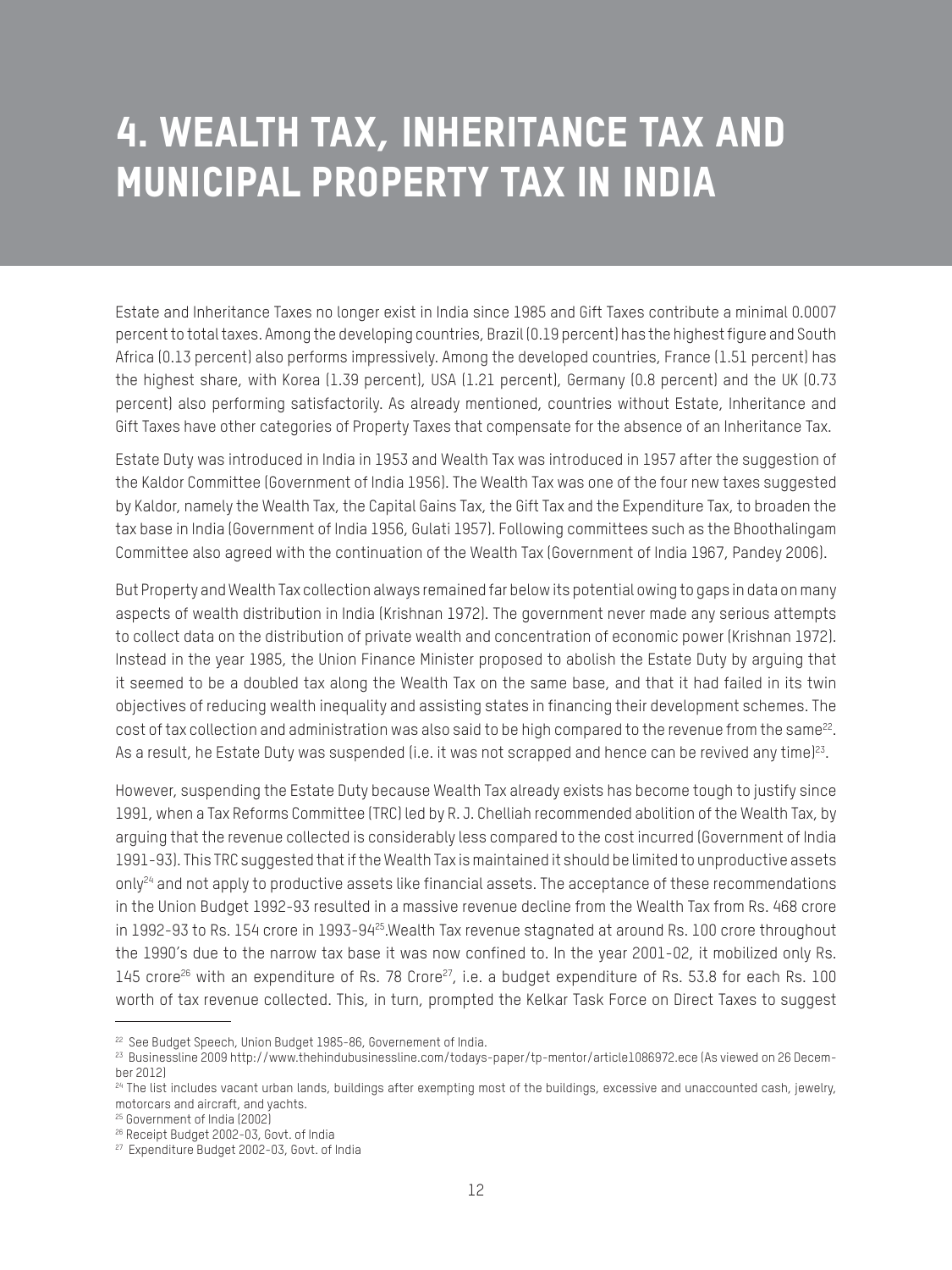the complete abolition of the Wealth Tax (Government of India 2002). Hence, after the Estate Duty was abolished on ground that, along with the Wealth Tax, it amounted to double taxation; gradually the Wealth Tax itself was diluted in 1992 and later suggested for complete abolition in 2002.

Also, according to a Report by the Comptroller and Auditor General (C&AG) of India (Government of India 2001), assessing officers have failed to link and correlate the records of Income Tax and Wealth Tax. A large number of assessees are either not filing the returns of net wealth or not disclosing true taxable wealth. No efforts have been made by the tax department to identify new Wealth Tax assessees despite recommendations of the Public Accounts Committee.

In light of the above discussion, it becomes interesting to revisit the Kaldor committee's view regarding the failure to implement an effective tax system, including Wealth Tax. According to him, this was mainly a political problem and not a technical or economic problem (Kaldor 1961). This leads us to the important but much neglected issue of the role of political economic environment in deciding the fiscal policy structure and efficiency in India. Rathin Roy (1998) reiterates that the fiscal policy in India becomes interesting only when interwoven with economic development for which the political economy perspective is critical.

Today, the tax on wealth is levied at 1 percent above the threshold of Rs. 30 lakh on specified unproductive assets. The much-debated Direct Taxes Code Bill proposes an exemption of tax on wealth up to Rs. 1 crore, a uniform levy of 1 percent above this ceiling and the introduction of some new categories of assets for levying Wealth Tax. In the year 2010-11, while the Wealth Tax collection was Rs. 682 crore<sup>28</sup>, the total Personal Income Tax collection during this period was Rs. 1.45 lakh crore<sup>29</sup>. It is thus evident that the extent of Wealth Tax collection, both in absolute terms and relative to personal income tax collection is rather meager. It is therefore pertinent to ask if the current rate of Wealth Tax at flat 1 percent on specified assets can at all be considered as equitable and whether it needs to be re-visited.

Arguments regarding double taxation can be debunked because Inheritance Tax does not tax the same person twice; it comes with a change of ownership. Kaldor also agreed that the true incidence of the Inheritance Tax falls on recipient of inheritance and not on the deceased. He opined that there is no justification in the difference of treatment between gift in vivos and receipt of legacies or bequests (Government of India 1956, Gulati 1957).

As regards wealth inequality in India, the latest India Human Development Report (IHDR) 2011 released by the Planning Commission indicates a highly skewed distribution of assets in India, with the top 5 percent of households possessing 38 percent of total assets, and the bottom 60 percent of households owning a mere 13 percent. The number of dollar billionaires in India as per the Forbes list has risen from 13 in 2003 to 55 in 2011. The combined net worth of these 55 dollar billionaires stood at over US \$ 240 billion (Rs. 13,92,000 crore) in March 201130. If these families are taxed an Inheritance Tax equal to USA's highest rate of 55 percent, then Rs 7,65,600 crore can be realised over a spread of 45.4 years<sup>31</sup>, giving an annual revenue of Rs 16,863 crore<sup>32</sup>. According to another Global Wealth Report by WealthX, India counts at least

<sup>28</sup> Parliament Standing Committee on Finance (2012)

<sup>29</sup> Parliament Standing Committee on Finance (2012)

<sup>30</sup> Parliament Standing Committee on Finance (2012), Appendices I, Dissent Note.

<sup>31</sup> Assuming billionaires are all adults above 18 years of age and have average life expectancy of 63.4 years i.e. average of life expectancy of 62.6 years for Males and 64.2 years for Female for 2010-11(Source: RGI and Economic Survey Appendix). Also assuming that the age of billionaires is spread uniformly across 18 to 63.4 years.

<sup>32</sup> This is a highly conservative estimate as it assumes that the wealth of these individuals will remain constant over the next 45.4 years and considers only the top 55 billionaires rather than all high net worth individuals including millionaires.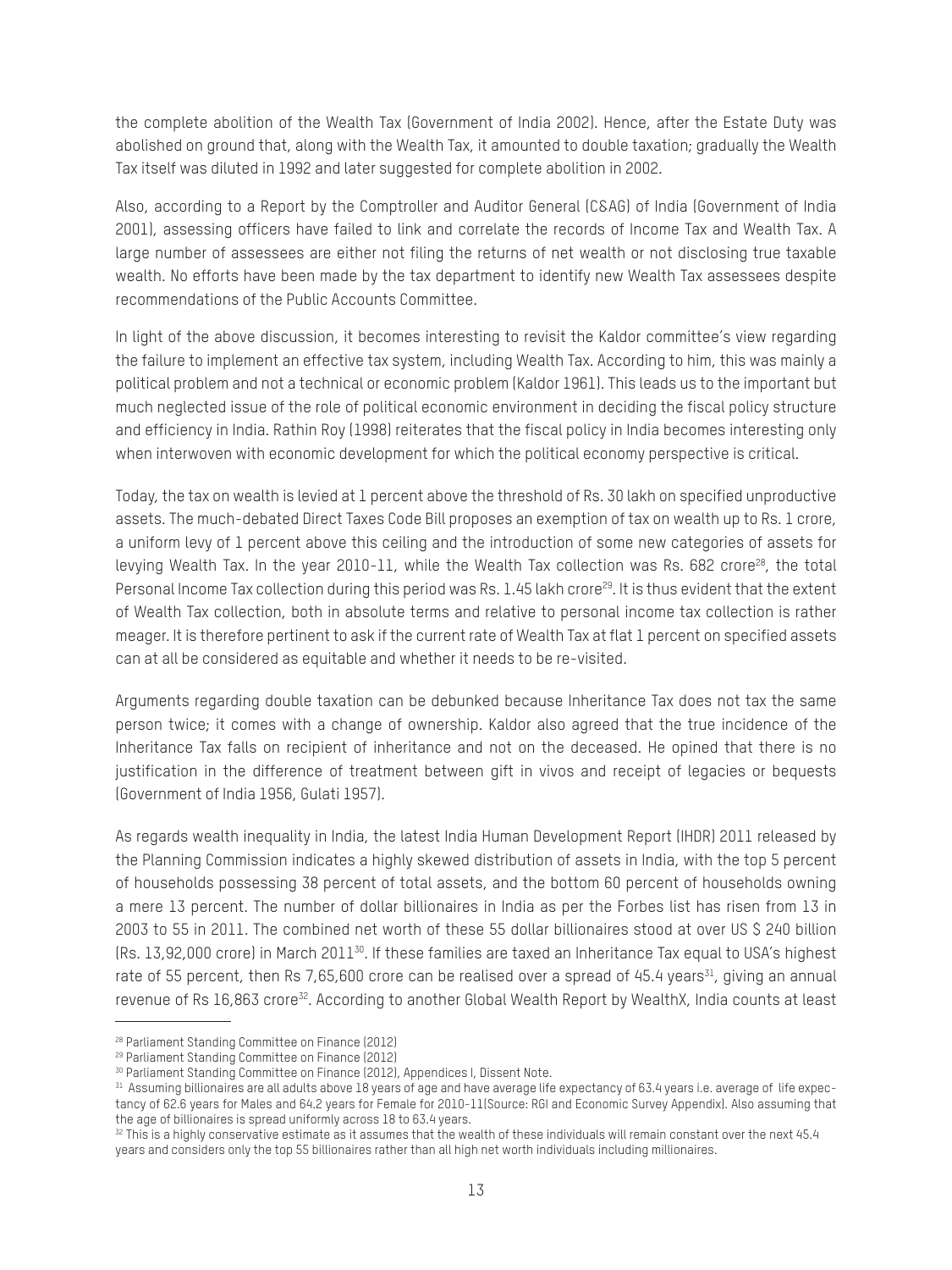8200 ultra-high net worth individuals worth at least US\$ 945 billion<sup>33</sup> (Rs. 47,25,000 crore), while the collection of Wealth Tax was just about Rs. 1000 crore in 2011-12. If these individuals are taxed at the present low level of 1 percent, around Rs 47,250 crore<sup>34</sup> can be realised annually. Credit Suisse Wealth Report 2012 reports that India, with a wealth of US \$ 3.2 trillion is home to 1,58,000 dollar millionaires. Other global Wealth Reports by Capgemini & the Royal Bank of Canada, Knight Frank and Citi Bank etc., also report similar findings.

The primary source of accumulated wealth in both developed and developing countries is real estate. Such property is visible, immobile and a clear indication of one form of wealth. Property Tax on real assets is thus difficult to avoid and, if administered, well can present a non-distortionary and highly efficient fiscal tool (McCluskey 1999). However, at the same time the scope of undervaluation is also greater for immovable property compared to movable property (Gulati and Krishnan 1973). Municipal Property Tax is an important source of local revenue in many countries (Lall and Deichmann 2006). But urban Property Tax levied by municipalities is an underused source of revenue in India (ibid.). It has also been argued that the weakness of Property Tax (Municipal Tax) is perhaps best exemplified by India (Davey and Devas 1996).

It has been argued that Municipal Tax is based on 'benefit principle' as against Wealth and Inheritance Taxes, which are based on the 'ability to pay principle' (Mathur et al 2009). Therefore, Municipal Tax is not for distributive justice but for municipal services (Mathur et al 2009, Government of India 2009) and self financing of urban development. But it can indirectly lead to distributive justice by increasing funds available for public provisioning for disadvantaged sections of the society.

Municipal Property Tax revenue in the 36 largest cities in India have been estimated at Rs 4,522 crore, yielding a per capita revenue of Rs. 486 with large inter-city variations (Government of India 2009, Mathur et al 2009). The all-India collection of Property Tax yield blow up from the 36 city sample is estimated to be between a low of Rs. 6274 crore and a high of Rs. 9424 crore. Even at the higher end, it amounts to just 6 percent of gross rental value of urban dwellings, as estimated in the National Accounts Statistics.<sup>35</sup> Apart from rates that are low relative to the cost of municipal services, setting the tax base is challenging because of the absence of a reliable count of properties. Collection efficiency is low, with only 63 percent of assessed properties actually paying taxes in the "large city sample", and it is estimated that this amount to 56 percent of the universe of properties. Even for the house properties actually assessed, poor collection efficiency, at 37 percent of demand for the sample, along with the non-indexation of property values have exacerbated the problem (Government of India 2009). Municipal Property Tax revenues could increase to Rs. 22,000 crore – Rs. 32,000 crore, merely by bringing all cities to a 85 percent coverage level and 85 percent collection efficiency, without changing any other variables (ibid.).

Moreover, technology advances and Direct Taxes administration reforms have made it easier to track Property Taxes than it used to be in the 1980's. Today, it is less challenging for the Income Tax Department to track assets and the cost<sup>36</sup> of collection may be much lower. Also, if a simple and transparent set of

<sup>33</sup> Rediff Business 2011 http://www.rediff.com/money/slide-show/slide-show-1-india-has-8200-hnw-individuals/20111115.htm (As viewed on 26 December 2012)

 $34$  Ignoring categorization between productive and non-productive assets.

<sup>35</sup> Desai, Nitin 2012, Government of India 2009, Mathur et al 2009.

 $36$  Cost of tax collection and cost efficiency of tax in the present analysis is taken to mean direct money costs to the government of collecting various taxes. It excludes indirect costs arising in the process of tax payment or resulting from the detrimental effects of various taxes (Ahmed 1968).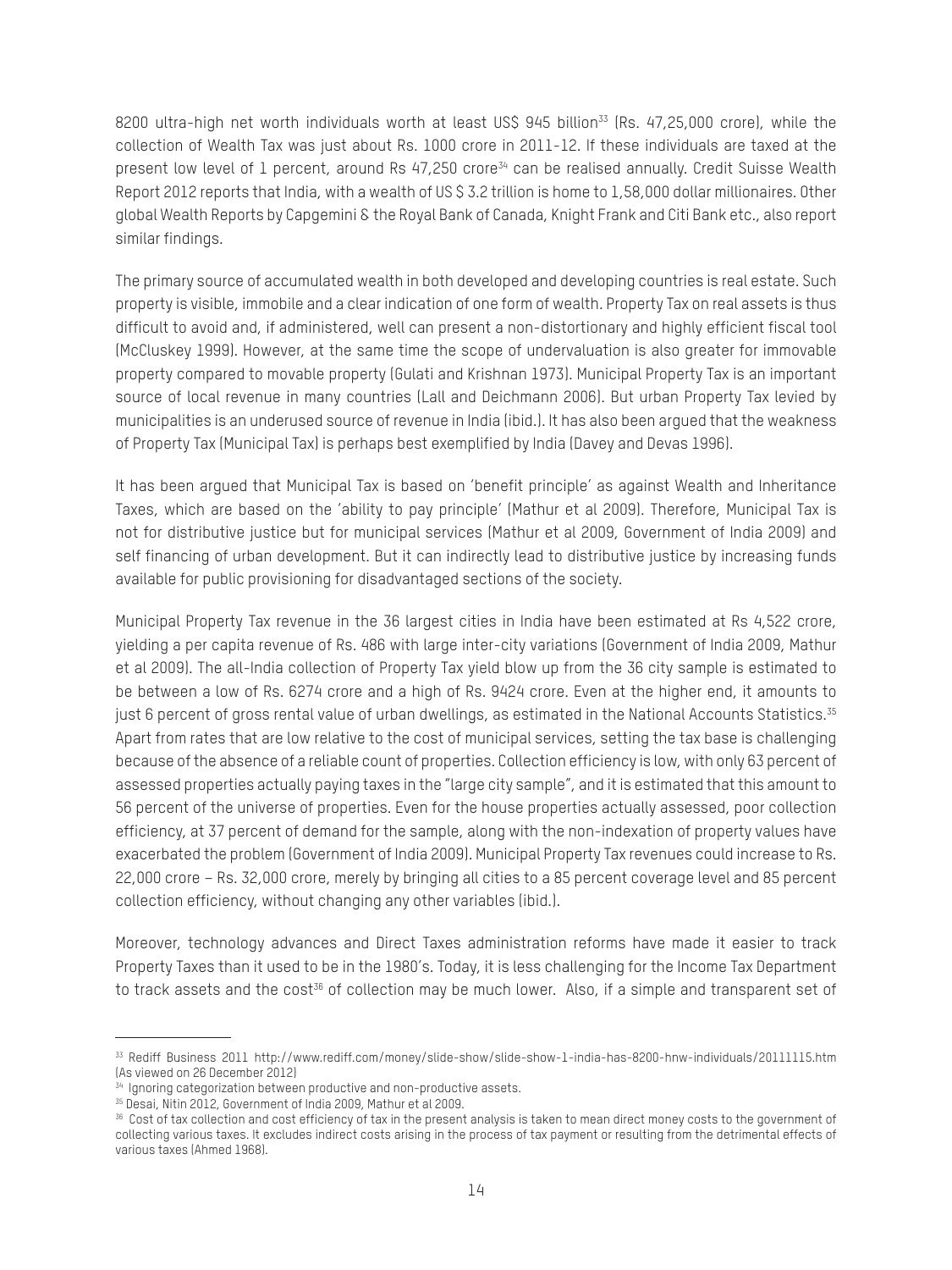valuation rules are devised, the threat of frivolous litigation may be considerably reduced.<sup>37</sup> According to World Bank Doing Business Report, India stands 7th among G20 countries, above USA, Germany etc., in the ease of paying Direct Taxes (i.e. Corporate and Labour Taxes) in terms of time consumed (World Bank 2012). As regards the expenditure incurred in tax collection, it can be seen from chart 6 below that for the year 2011-12, among three Direct Taxes viz. Corporate, Personal Income and Wealth Tax, Wealth Taxes are second most expenditure efficient, with an expenditure of Rs. 0.7 for each Rs. 100 of revenue mobilized, compared to an expenditure of Rs. 0.1 and Rs. 1.5 for Corporate and Personal Income Taxes respectively.

#### **CHART 6**



### **Budget Expenditure on Direct Taxes per Rs 100 Tax Collected (Rs)**

Source: Appendix Table 6

Scholars (e.g. Dhawan 1968) have argued that the cost / expenditure incurred by the Personal Income Tax Department may be slightly overestimated because the same department was also in charge of collecting Wealth and Inheritance tax, whose expenditure was usually given under the expenditure on Personal Income Tax heading. However, even with this note of caution, the cost efficiency of Wealth Tax at present is visible. In 2001-02, Rs. 145 crore Wealth Tax was collected by incurring a budget expenditure of Rs. 78 crore, i.e. an expenditure of Rs. 53.8 to collect Rs. 100 of tax revenue (see Appendix Table 6). This prompted the Kelkar Committee also to suggest abolishing the Wealth Tax (Government of India 2002). However, in the year 2011-12, Rs. 1092 crore were collected at a budget expenditure of Rs. 6 crore only (See Appendix Table 6). Hence, the expenditure on Wealth Tax collection was around 77 times more in 2001-02 than in 2011-12. It needs to be mentioned that the present Wealth Tax collection includes only a very narrow base

<sup>37</sup> Business Standard 2012a http://www.business-standard.com/india/news/pitfallsinheritance-tax-double-taxation-/492294/ (As viewed on 26 December 2012)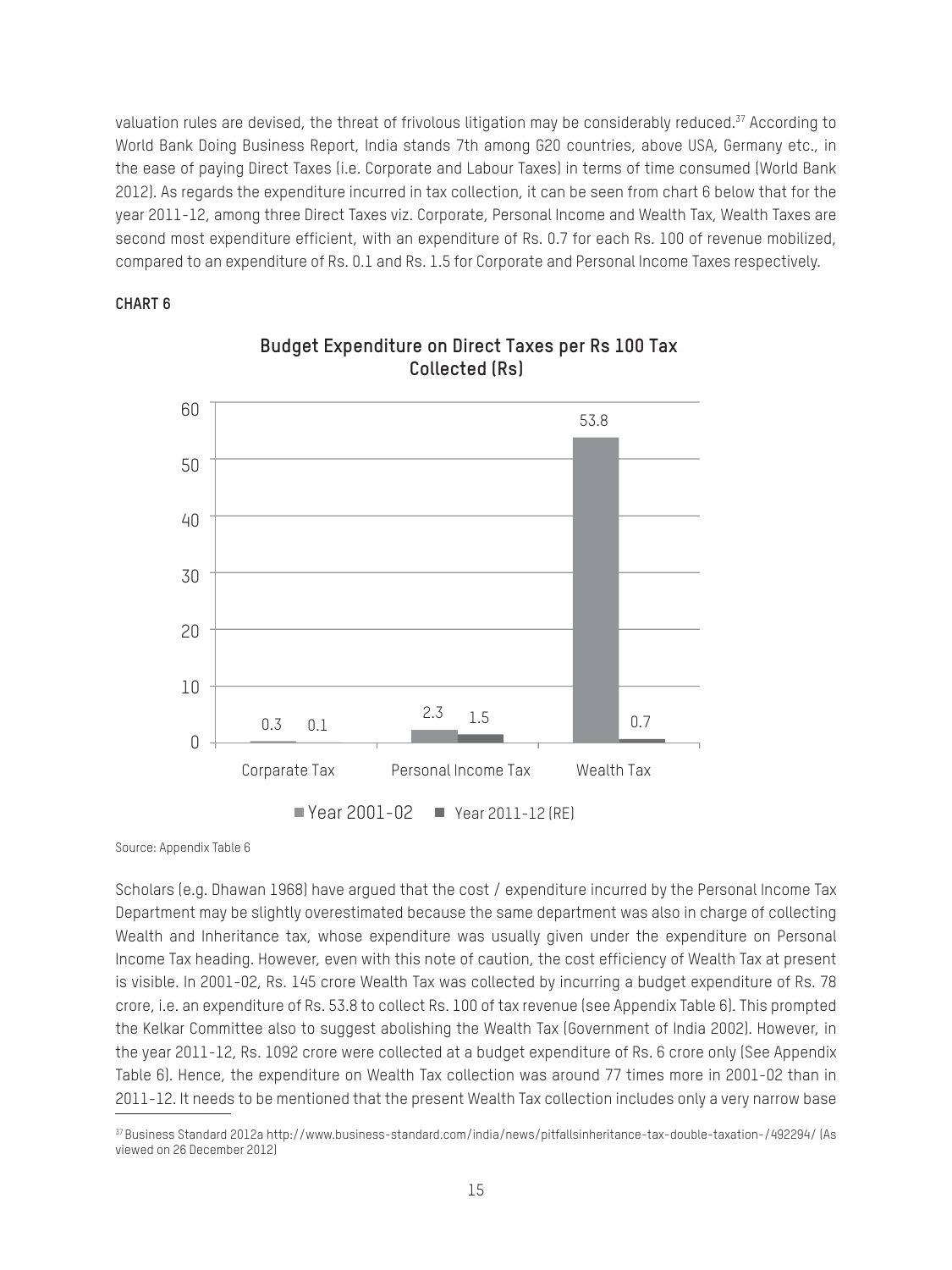of non-financial assets recommended by the Chelliah TRC. If financial assets are also included in wealth, Wealth tax collection comes out to be most expenditure efficient in India, and hence in the world, as India's Direct Tax collection is already one of the most cost-efficient in the world<sup>38</sup>. In light of these findings it would be pertinent to suggest a relook at the suspension of Estate Duty (Inheritance Tax) and a flat Wealth Tax rate only on non-productive assets.

Concerned over the low total tax to GDP ratio, the present Union Finance Minister had also earlier pitched for higher taxes on luxury products and imposing Inheritance Tax<sup>39</sup>. Some economists also agree that there is a strong case for Estate Duty in India, through which the wealth concentration across generations can be counteracted (Kelkar and Shah 2011). According to Arun Kumar,<sup>40</sup> given the disparity in India, which is greater than in USA, the Estate Duty should be at least 60 percent.<sup>41</sup> Parthasharthi Shome is of the opinion that the earlier version of Estate Tax did not work because of a multitude of problems like the complex nature of tax, very low tax base, high tax burden and haphazard implementation. He opines that with the modernization of the tax system, better revenue collection can be expected from the Estate Tax. Also, he thinks that since someone other than the earner reaps the benefits, a part of windfall in inheritance should be shared with the fiscal<sup>42</sup>. Inheritance tax also contributes to increase donations for philanthropy. According to Warren Buffet, Estate Tax have resulted in many wealthy families in the US to pledge large chunks of their wealth to philanthropy<sup>43</sup>, to spare their heirs the burden of Estate Tax that can reach up to 55 percent.

Inheritance is clearly an 'unearned' income, and hence should be taxed effectively. It is important to circulate such unearned income so that after a few generations, such unearned income is put to use for the larger society. An effective Inheritance Tax system would also spur entrepreneurship and competition in the marketplace. Those inheriting a lot of wealth should be allowed to continue working hard to earn new income, while those who do not have the capacity to effectively earn income but inherit wealth should not have the capacity to unduly impede competition.

However, reasonable care should be taken to introduce a suitably high threshold limit above which Inheritance and Wealth Taxes would be payable to ensure that the salaried class and the poor do not get impacted. It needs to be remembered that enacting a tax law is the easier part; the much more difficult part is enforcing it and punishing evaders<sup>44</sup>. If the government decides to revive the Estate Duty (Inheritance Tax), this needs to be done in a foolproof manner with no loopholes like trust, gift, 'benaami' account transfers that could undermine its efficiency. A well-defined and well-structured Property Tax is a necessary precondition for levying Inheritance Tax, to avoid any litigation. Reforms should bring the assessment of the Property Tax base closer to market values. Structural issues such as improved valuation, increasing buoyancy of tax, and building taxpayer confidence need to be addressed to make Property Tax reforms sustainable (Lall and Deichmann 2006). Self-evaluation options suggested by the Kaldor Committee (Government of India 1956), Wanchoo Committee (Government of India 1971), Soumen Bagchi (2003) can also be explored. Reforms in Municipal Property Tax valuation will in turn improve Wealth and Inheritance Tax valuation and collection,

<sup>38</sup> One India News 2008 http://news.oneindia.in/2008/03/28/cost-of-tax-collection-in-india-cheapest-in-the-worldfm-1206689604.html (As viewed on 26 December 2012)

<sup>39</sup> The Indian Express 2012 http://www.indianexpress.com/news/tax-inheritance-luxury-items-chidambaram/797376/1 (As viewed on 26 December 2012)

<sup>40</sup> Professor, Centre for Economic Studies and Planning, Jawaharlal Nehru University.

<sup>41</sup> Outlook 2011http://www.outlookindia.com/article.aspx?271247 (As viewed on 26 December 2012)

<sup>42</sup> Outlook 2011http://www.outlookindia.com/article.aspx?271247 (As viewed on 26 December 2012)

<sup>43</sup> Outlook 2011http://www.outlookindia.com/article.aspx?271247 (As viewed on 26 December 2012)

<sup>44</sup> Business Line http://www.thehindubusinessline.com/features/investment-world/personal-finance/article2214299.ece (As viewed on 26 December 2012)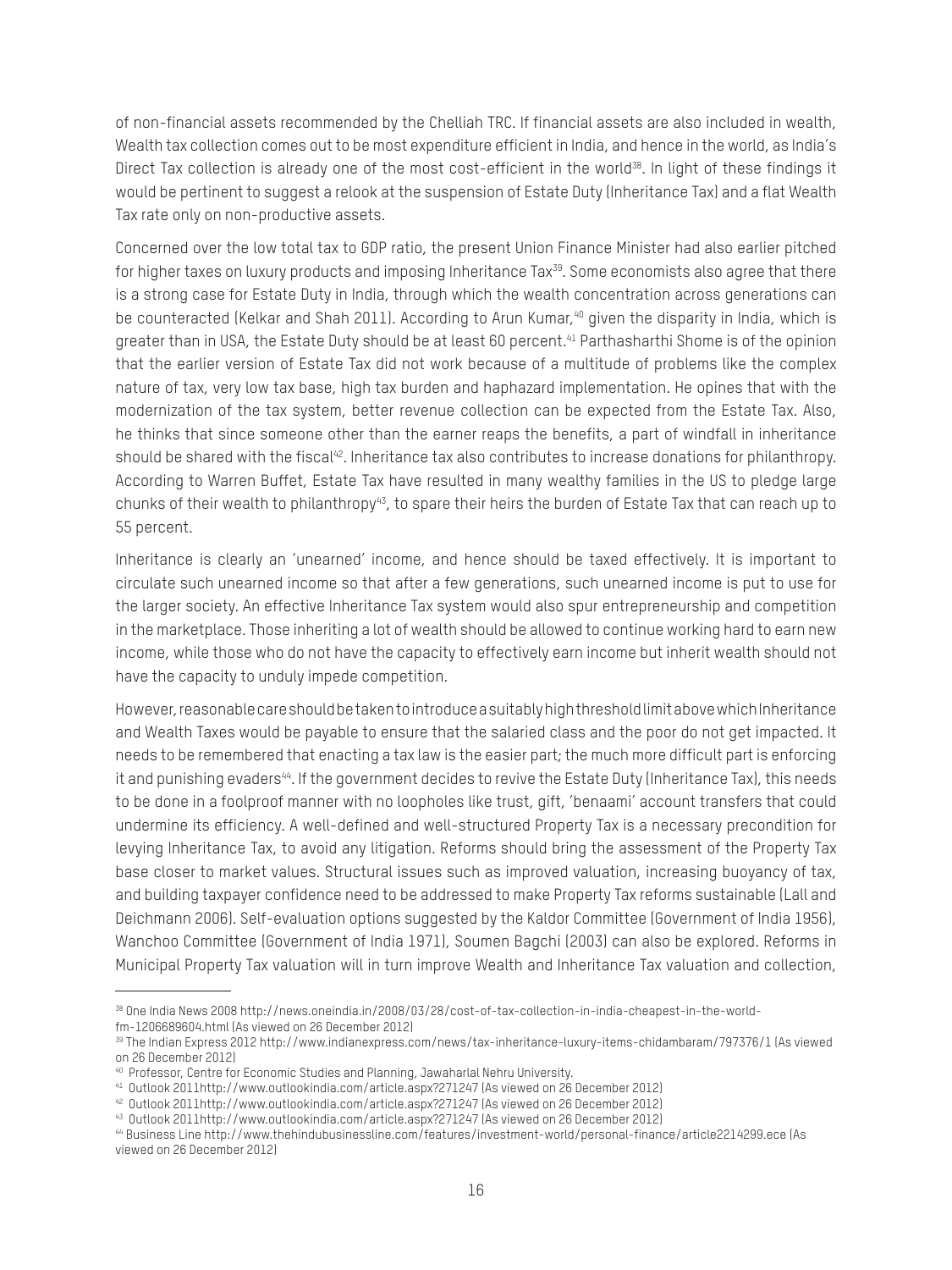as real estate is the prime store of wealth in both developed and developing countries (McCluskey 1999). It will also lead to effective enforcement of Income Tax as capital values are also used to estimate income accruing from ownership (Gulati and Krishnan 1973). For this, good case studies such as the Municipal Property Assessment Corporation (MAPC, Canada) and the West Bengal State Valuation Board, suggested by the XIII Finance Commission can be explored. Other reforms discussed by Amaresh Bagchi (1997), Rao and Ravindran (2002), Gangadhar Jha (2002), the World Bank (2003), Karnik and Pethe (2003) should also be analysed. Resource gap in Income Tax Department with staff shortage of around 15 percent<sup>45</sup> should be filled before going for Inheritance Tax. As suggested by Kaldor, top wealth owners can be a starting point; then as the department gains expertise, it can move down to lower wealth owners and the base can be expanded gradually (Government of India 1956).

<sup>45</sup> Government of India 2012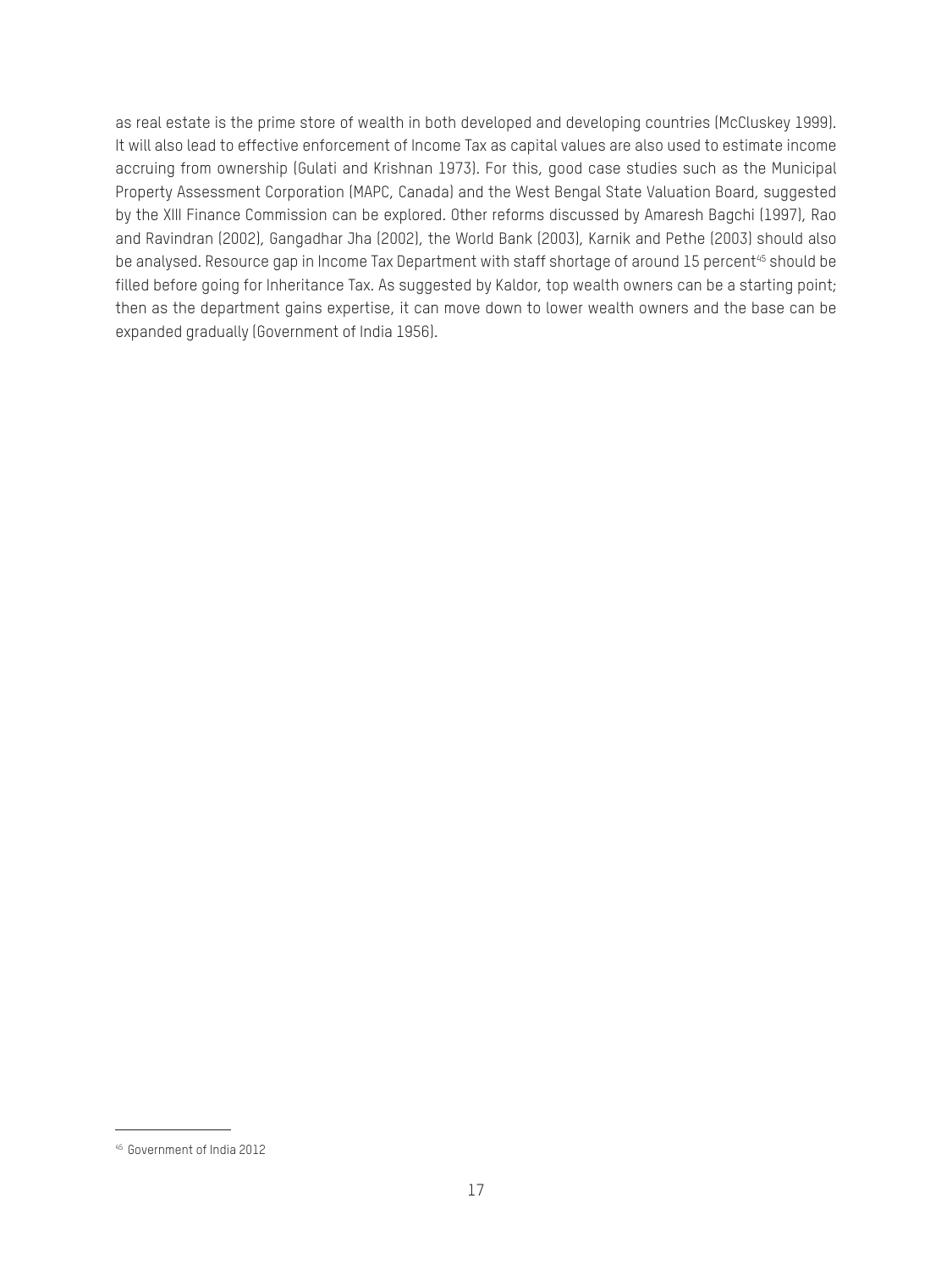# **5. Concluding Remarks**

Taxation is the most important government instrument to mobilize resources, not only to meet its dayto-day expenditure but also to mobilize adequate funds for social development, tackling poverty and unemployment, and promoting economic growth. The taxation policy is also an important tool to address the problem of disparity in income and wealth in the country, and to spur entrepreneurship among youth regardless of their inherited wealth. It also acquires prime importance in a country like India whose Constitution explicitly directs the State to ensure that the "operation of the economic system does not result in the concentration of wealth and means of production to common detriment"46.

However, the analysis carried out in this paper clearly shows that the government seems to have failed in its objectives and duties with regard to distributive justice. A huge gap exists between India and G20 countries in terms of resource mobilization. As shown in the chart below, India's Tax-GDP ratio of 15.5 percent falls far short of G20 and BRICS averages, of 21.93 percent and 21.84 percent respectively. Also, with a 37.7 percent share of Direct Taxes in total taxes, the Indian tax structure is less progressive than G20 and BRICS averages, of 49.92 percent and 40.36 percent respectively.



**Total and Direct Taxes Comaprison**

### **CHART 7.1**

Source: Appendix Table 7.

As regards the Property Taxes base shown in the chart below, India lags far behind with a Property Taxes-GDP ratio of 0.48 percent as compared to G20 and BRICS averages of 1.21 percent and 1.90 percent respectively. The share of Property Taxes in total taxes is also low at 0.40 as compared to G20 and BRICS averages of 7.60 percent and 4.85 percent respectively.

<sup>46</sup> Article 38 and 39, Directive Principles of State Policy, Constitution of India.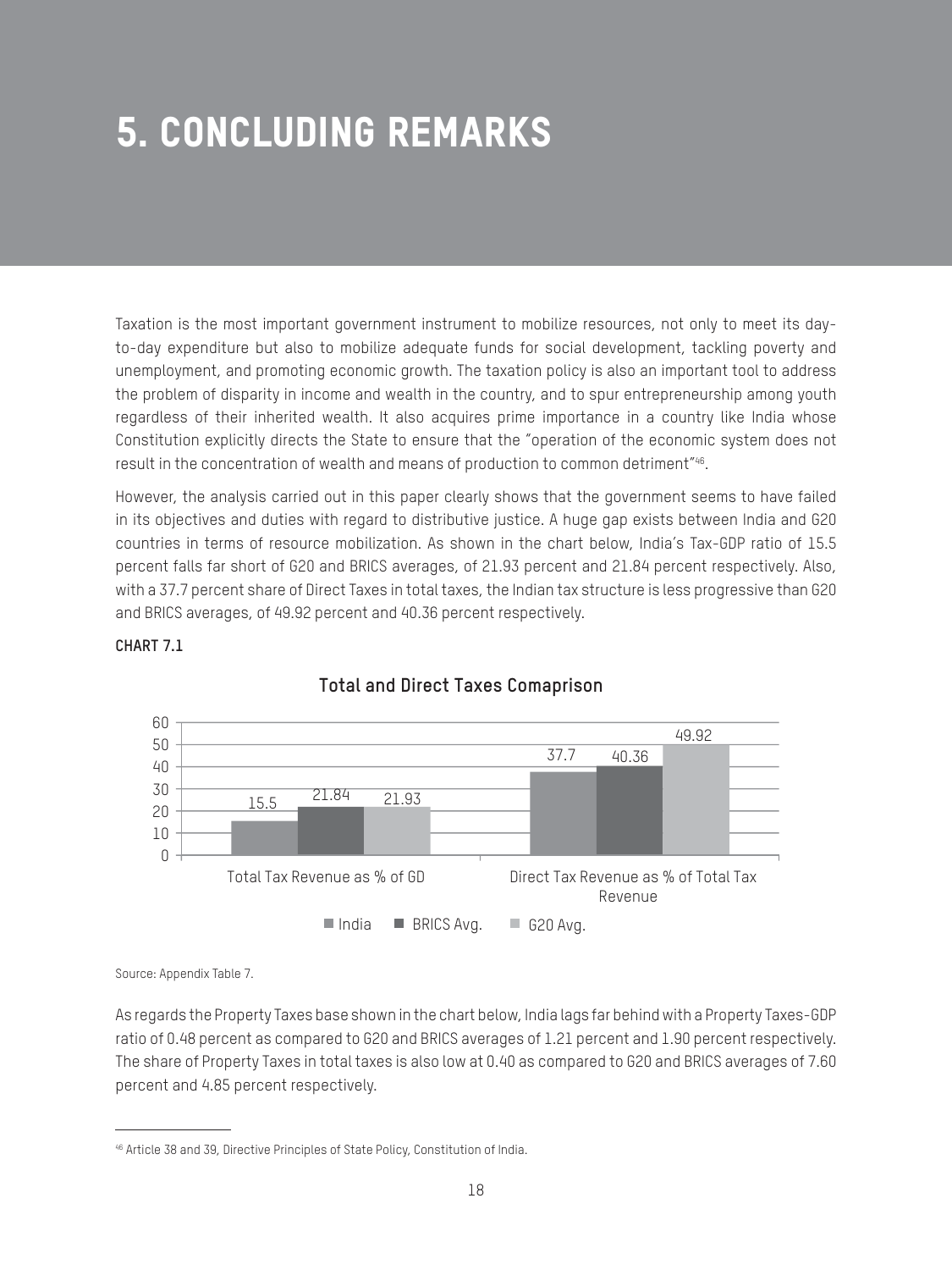



#### **Property Taxes Comparison**

Source: Appendix, Table 7

The Indian government (Centre and States combined), which spends only around 6.7 percent of GDP<sup>47</sup> on its social sectors (such as education, health, water and sanitation) compared to 14 percent of GDP for OECD countries on average (CBGA 2012), can gain considerably from a progressive Property Tax. Therefore, one should strongly consider the case of improving valuation and targeting of property, making Wealth Tax more broad based and progressive and reintroducing Inheritance Tax so that inherited wealth does not serve more than [three to five] generations. This will in turn send a clear message that India is not a feudal country, but a vibrant democracy which believes in merit and where opportunities do not come by birth.

- $\triangleright$  Compared with other G20 countries, India has a very narrow tax base and a regressive tax structure.
- $\triangleright$  The contribution of Direct Taxes to total tax revenue and of Property Taxes within Direct Taxes is remarkably low, and worse than some of developing countries and BRICS nations.
- $\triangleright$  Both these problems can be addressed to some extent by a better taxation of property in India.
- $\triangleright$  This includes<sup>48</sup> tax on wealth, tax on immovable property and estate, Inheritance and Gift Tax.
- $\triangleright$  At present, the Indian tax system seems to be weak in terms of the principles of equity and social justice. It is oblivious of the dangerously growing inequality and concentration of wealth in the hands of the few in a country where the largest number of poor people in the world live today.
- $\triangleright$  Hence, there is an urgent need to introduce an Inheritance Tax and make the existing Wealth Tax more progressive, which in turn requires better valuation and targeting of property.

<sup>47 2010-11</sup> Budget Estimate.

<sup>48</sup> According to the IMF GFS 2001 Methodology.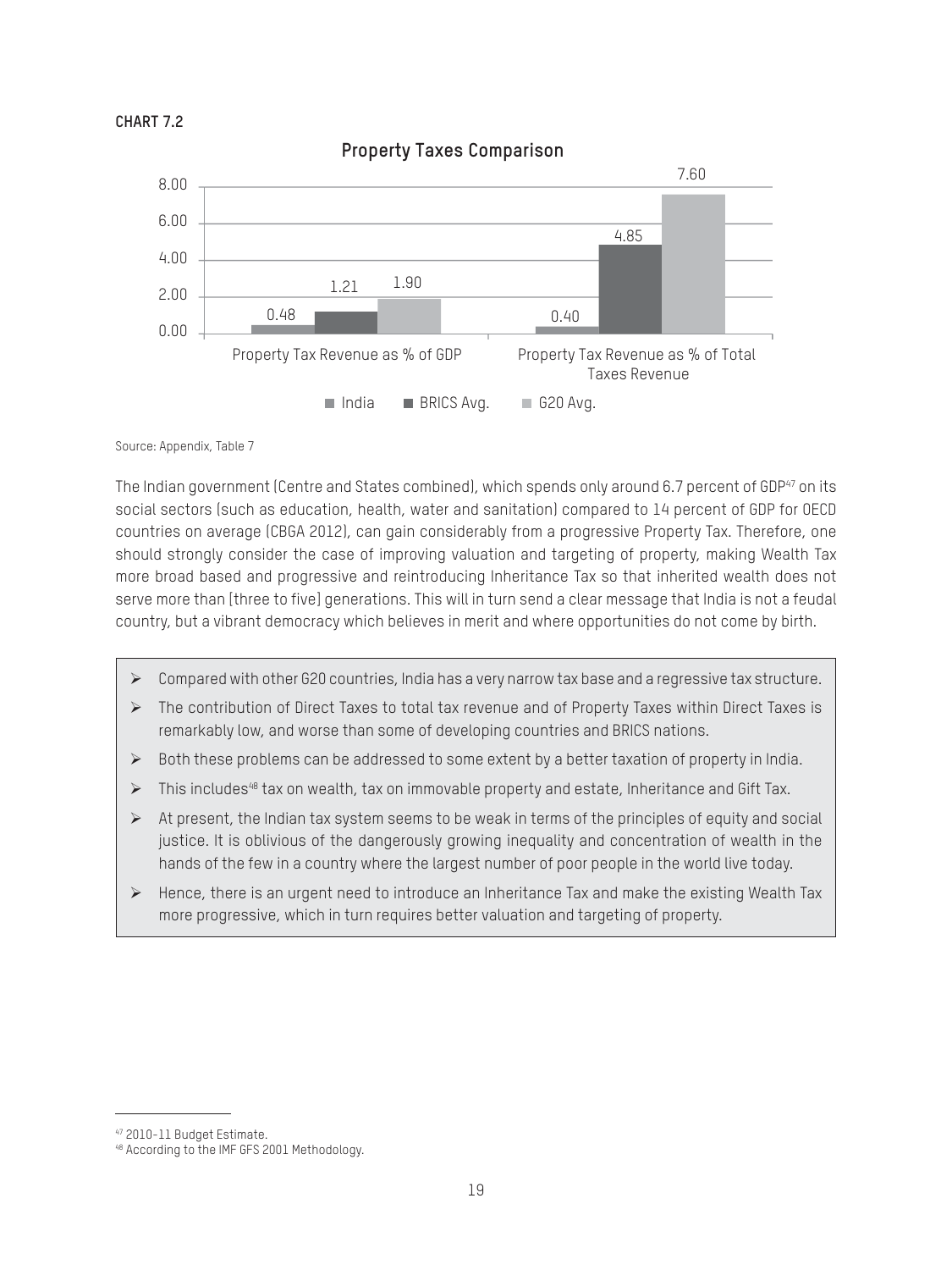# **References**

M. Ahmed (1968), 'Cost of Tax Collection in India', *Economic & Political Weekly*, February 17.

A. Bagchi (1997), 'Reforming the Property Tax Base: Need For A New Direction', *Economic & Political Weekly* (XXXII:47), November 22.

S. Bagchi (2003), 'Politics and Economics of Property Taxation', *Economic & Political Weekly* (XXXVIII: 42), October 18.

Centre for Budget and Governance Accountability (2012), "Unfulfilled Promises? Response to Union Budget 2012-13", Delhi: CBGA.

K. Davey and N. Devas (1996), 'Urban Government Finance' in K. Davey, R. Batley, N. Deval, M. Norris and D. Pasteur, Urban Management: The Challenge of Growth, pp. 203-04, UK: Avenbury.

N. Desai (2012) 'Taxing the land', Business Standard, November 8.

B.D. Dhawan (1968), 'Cost of Tax Collection in India: A Comment', *Economic & Political Weekly* (III:16), April 20.

Government of India (1956), 'Indian Tax Reform', Delhi: Ministry of Finance.

———(1967), 'Committee for Rationalisation and Simplification of Tax Structure', Delhi: Ministry of Finance.

- ———(1971), 'Direct Taxes Enquiry Committee: Final Report', Delhi: Ministry of Finance.
- ———(1991), 'Tax Reforms Committee, Interim Report', Delhi: Ministry of Finance.
- ———(1992) 'Report of the Tax Reforms Committee, Part I', Delhi: Ministry of Finance.

———(1993), 'Report of the Tax Reforms Committee, Part II', Delhi: Ministry of Finance

———(2001) 'Chapter on Administration of Wealth Tax Act including Valuation of Assets and Functioning of the Valuation Cell', Comptroller and Auditor General of India.

———(2002), 'Report of the Task force on Direct Taxes. Delhi: Ministry of Finance

———(2009), 'Report of the Thirteenth Finance Commission', Delhi: Ministry of Finance.

———(2010), 'Direct Taxes Code Bill', Delhi: Ministry of Finance.

———(2011a), 'India Human Development Report (IHD) 2011', Institute of Applied Manpower Research, Delhi: Planning Commission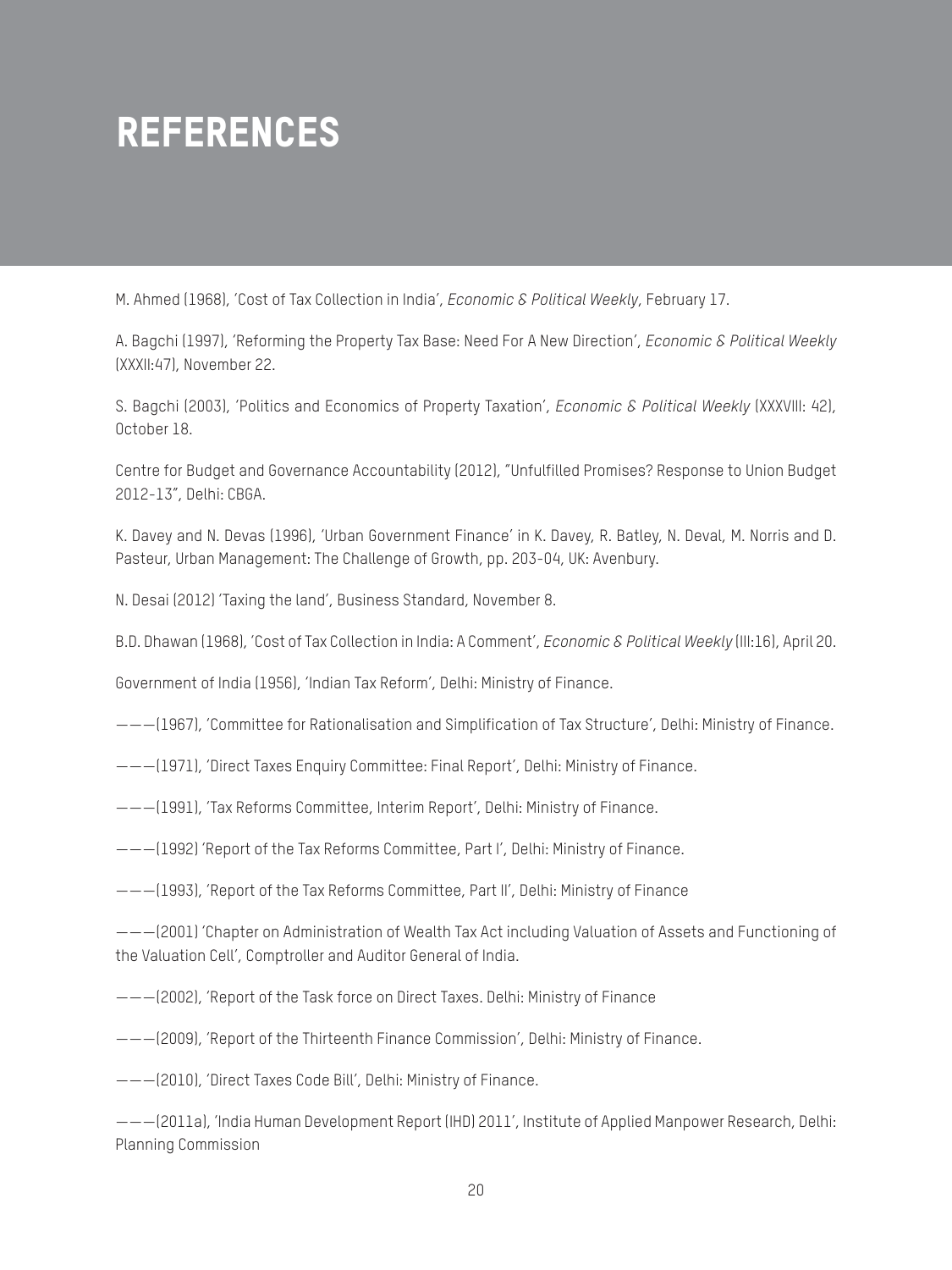———(2011b), 'Proceedings of National Seminar on Direct Taxes Code', Comptroller and Auditor General of India.

———(2012), 'Union Audit 2011-12', Comptroller and Auditor General.

——— (Various Years a): 'Indian Public Finance Statistics', Delhi: Ministry of Finance.

———(Various Years b): 'Union Budget', Delhi: Ministry of Finance.

——— (Various Years c): Economic Survey, Delhi Ministry of Finance.

D. Green (2012), 'The Rising Middle Class in Developing Countries and possible implications for Oxfam' (unpublished).

I.S. Gulati (1957), 'A Post-Script to the Budget', *Economic & Political Weekly*, July 6.

I.S. Gulati and T. S. Krishnan (1973): 'On Deterring Undervaluation of Property', *Economic & Political Weekly*, February

International Monetary Fund (IMF) 2001: Government Finance Statistics 2001 Manual

———(2011), 'Revenue Mobilization in Developing Countries', Washington DC: IMF.

———(Various Years), 'Government Finance Statistics', Washington DC: IMF.

G. Jha (2002), 'Case Laws on Property Tax and Implications for Reforming the Tax Base', paper presented at the National Seminar on Reforming the Property Tax System in India, organised by National Institute of Urban Affairs, Bangalore, February 14-15.

N. Kaldor (1961), 'Letter to the Editor', *Economic Weekly*, 18 March.

A. Karnik and A. Pethe (2003), 'Rationalisation of Property Tax in Brihanmumbai', Tata Institute of Social Sciences and University of Mumbai.

V. Kelklar and A. Shah (2011), "Indian Social Democracy: The Resource Perspective", Working Paper, Delhi: National Institute of Public Finance Policy.

T.N. Krishnan (1972), 'Taxation of Property and Net wealth in India: A note', *Economic & Political Weekly* (7:1), January 1.

Lall, Somik V. and U. Deichmann (2006), 'Fiscal and Distributional Implications of Property Tax Reforms in Indian Cities', *Economic & Political Weekly*, July 22.

O.P. Mathur, D. Thakur and N. Rajadhyaksha (2009), 'Urban Property Tax Potential in India', Delhi: National Institute of Public Finance Policy.

W. McCluskey (ed) (1999), Property Tax: An International Comparative Review, UK: Ashgate.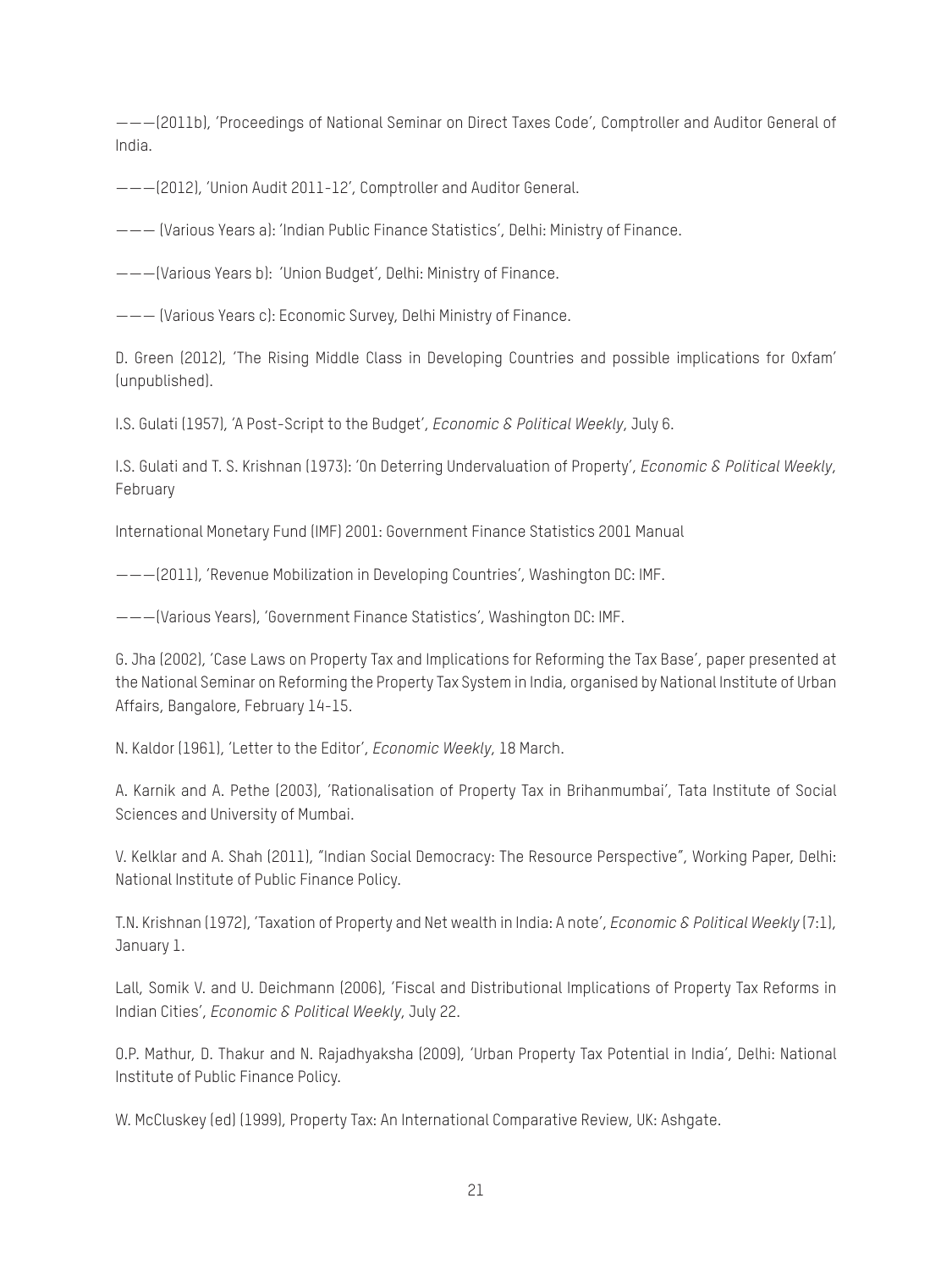OECD (2011), 'Revenue Statistics 2011', available at: http://www.oecd-ilibrary.org/taxation/revenuestatistics-2011 rev stats-2011-en-fr (accessed January 2013).

OECD/ECLAC/CIAT (2011), 'Revenue Statistics in Latin America 2011', Organisation for Economic Cooperation and Development (OECD), United Nations Economic Commission for Latin America and the Caribbean (UN ECLAC), Inter-American Center for Tax Administrations (CIAT), available at: http://www.oecd-ilibrary.org/ taxation/revenue-statistics-in-latin-america\_9789264110540-en-fr (accessed January 2013).

M. Pandey (2006): 'Direct Tax Reforms in India: Policy Initiatives and Directions', University of Ljubljana.

Parliamentary Standing Committee on Finance (2012), 'Forty Ninth Report, The Direct Taxes Code Bill, 2010', Delhi: Ministry of Finance, Government of India.

M. Rao, M. Govinda and U. A. Vasanth Rao, (2008), 'Expanding the Resource Base of Panchayat: Augmenting Own Revenue', *Economic & Political Weekly*, January 26.

U. A. V. Rao, A. Ravindra (2002), 'Reforming the Property Tax', Delhi: United Nations Development Programme.

R. Roy (1998), 'Riches Amid Sterility: Debates on Indian Fiscal Policy', in Terry Byres (ed.) The Indian Economy: Major Debates since Independence, Delhi: Oxford University Press, pp. 335-382

A. Sumner (2012), 'From Deprivation to Distribution: Is Global Poverty Becoming A Matter of National Inequality?', Working Paper, Sussex: Institute of Development Studies, available at: http://www.ids.ac.uk/ files/dmfile/Wp394.pdf (accessed January 2012).

World Bank (2002), 'Real Estate Reforms: Bringing India's Cities into the Economic Liberalisation Programme', Washington DC: the World Bank.

———2012: Paying Taxes 2012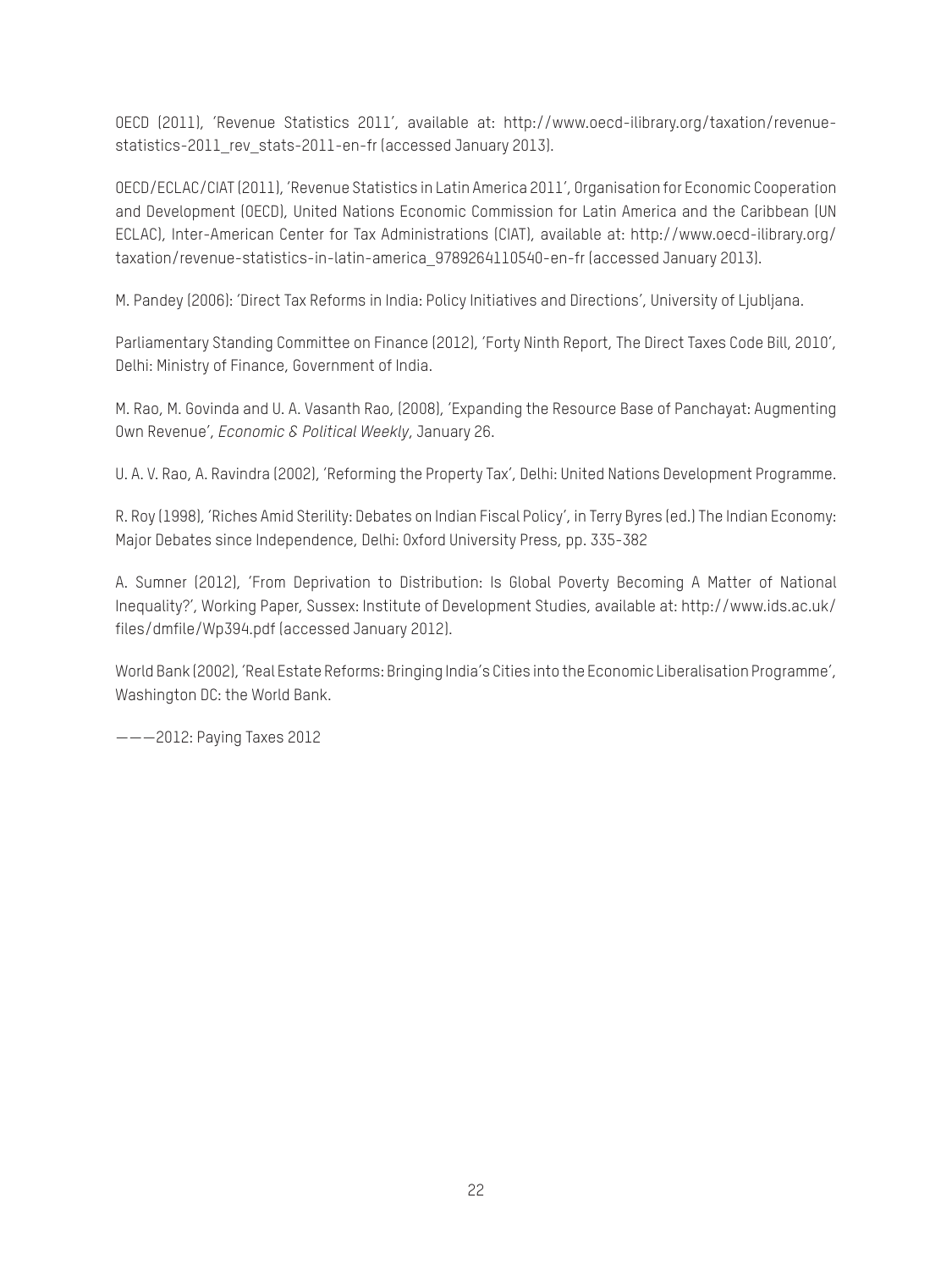# **APPENDIX**

| Tax Revenue as percent of GDP |         |                                                          |                                          |                      |                                             |                                           |                              |                             |
|-------------------------------|---------|----------------------------------------------------------|------------------------------------------|----------------------|---------------------------------------------|-------------------------------------------|------------------------------|-----------------------------|
| Country                       | Year    | Taxes on<br>Income,<br>Profits &<br><b>Capital Gains</b> | Taxes on<br>Payroll<br>and Work<br>Force | Taxes on<br>Property | Taxes on<br>Goods<br>and<br><b>Services</b> | Taxes on<br>International<br><b>Trade</b> | <b>Other</b><br><b>Taxes</b> | <b>Total Tax</b><br>Revenue |
| Italy                         | 2010    | 14.1                                                     | 0.0                                      | 0.8                  | 11.9                                        | 0.0                                       | 1.8                          | 28.7                        |
| <b>UK</b>                     | 2010    | 13.1                                                     | 0.2                                      | 4.2                  | 10.9                                        | 0.0                                       | 0.1                          | 28.5                        |
| South Africa                  | 2010    | 13.8                                                     | 0.3                                      | 1.4                  | 10.0                                        | 1.0                                       | 0.0                          | 26.5                        |
| Canada                        | 2010    | 14.6                                                     | 0.7                                      | 3.5                  | 6.9                                         | 0.2                                       | 0.4                          | 26.4                        |
| Australia                     | 2010    | 14.5                                                     | 1.3                                      | 2.5                  | 7.1                                         | 0.5                                       | 0.0                          | 25.9                        |
| France                        | 2010    | 9.5                                                      | 1.4                                      | 4.3                  | 10.7                                        | 0.0                                       | $-0.2$                       | 25.6                        |
| <b>Brazil</b>                 | 2010    | 6.9                                                      | 0.3                                      | 1.3                  | 15.7                                        | 0.6                                       | 0.7                          | 25.4                        |
| Argentina                     | 2009    | 5.0                                                      |                                          | 2.9                  | 16.4                                        |                                           | 0.5                          | 24.7                        |
| OECD Avg.                     | 2009    | 11.4                                                     | 0.4                                      | 1.8                  | 10.7                                        |                                           | 0.2                          | 24.6                        |
| Russia                        | 2010    | 8.3                                                      | 0.0                                      | 1.2                  | 6.6                                         | 6.9                                       | 0.0                          | 22.9                        |
| Germany                       | 2010    | 10.7                                                     | 0.0                                      | 0.8                  | 10.9                                        | 0.0                                       | 0.0                          | 22.4                        |
| Turkey                        | 2010    | 5.8                                                      | 0.0                                      | 0.3                  | 12.6                                        | 0.3                                       | 2.1                          | 21.1                        |
| Korea                         | 2010    | 7.1                                                      | 0.0                                      | 2.6                  | 7.2                                         | 0.9                                       | 1.6                          | 19.4                        |
| China                         | 2009    | 4.6                                                      | 0.0                                      | 1.7                  | 12.1                                        | 0.4                                       | 0.1                          | 18.9                        |
| <b>US</b>                     | 2010    | 10.8                                                     | 0.0                                      | 3.2                  | 4.3                                         | 0.2                                       |                              | 18.4                        |
| Japan                         | 2010    | 7.4                                                      | 0.0                                      | 2.7                  | 6.1                                         | 0.2                                       | 0.2                          | 16.5                        |
| India                         | 2009-10 | 5.7                                                      |                                          | 0.4846               |                                             |                                           |                              | 15.5                        |
| Mexico                        | 2009    | 5.0                                                      | 0.3                                      | 0.3                  | 8.7                                         |                                           | 0.2                          | 14.5                        |
| Indonesia                     | 2010    | 5.17                                                     | 0.0                                      | 0.57                 | 4.45                                        | 0.31                                      | 0.05                         | 10.89                       |

#### **TABLE 1: TAX REVENUE FROM DIFFERENT SOURCES AS PERCENTAGE OF GDP**

\*Source – Compiled from the data provided in:

Government Finance Statistics 2011, IMF

For Argentina and Brazil, Revenue Statistics in Latin America, 2011 OECD/ECLAC/CIAT

For India: India Public Finance Statistics 2011-12, Ministry of Finance, Government of India.

For Mexico and OECD: Revenue Statistics 2011. OECD

#### **\*Note:**

1. Figures are for general government except for Indonesia; Indonesia figures are for its central government's budgetary transactions.

2. We may also note here that the tax-GDP ratios reported here do not include social security contributions (if any). However, the methodology adopted in some of OECD's publications makes a strong case for including social security contributions.

3. BRICS countries are highlighted in the table above.

<sup>49</sup> For calculations see detailed methodology given for Table 4.2.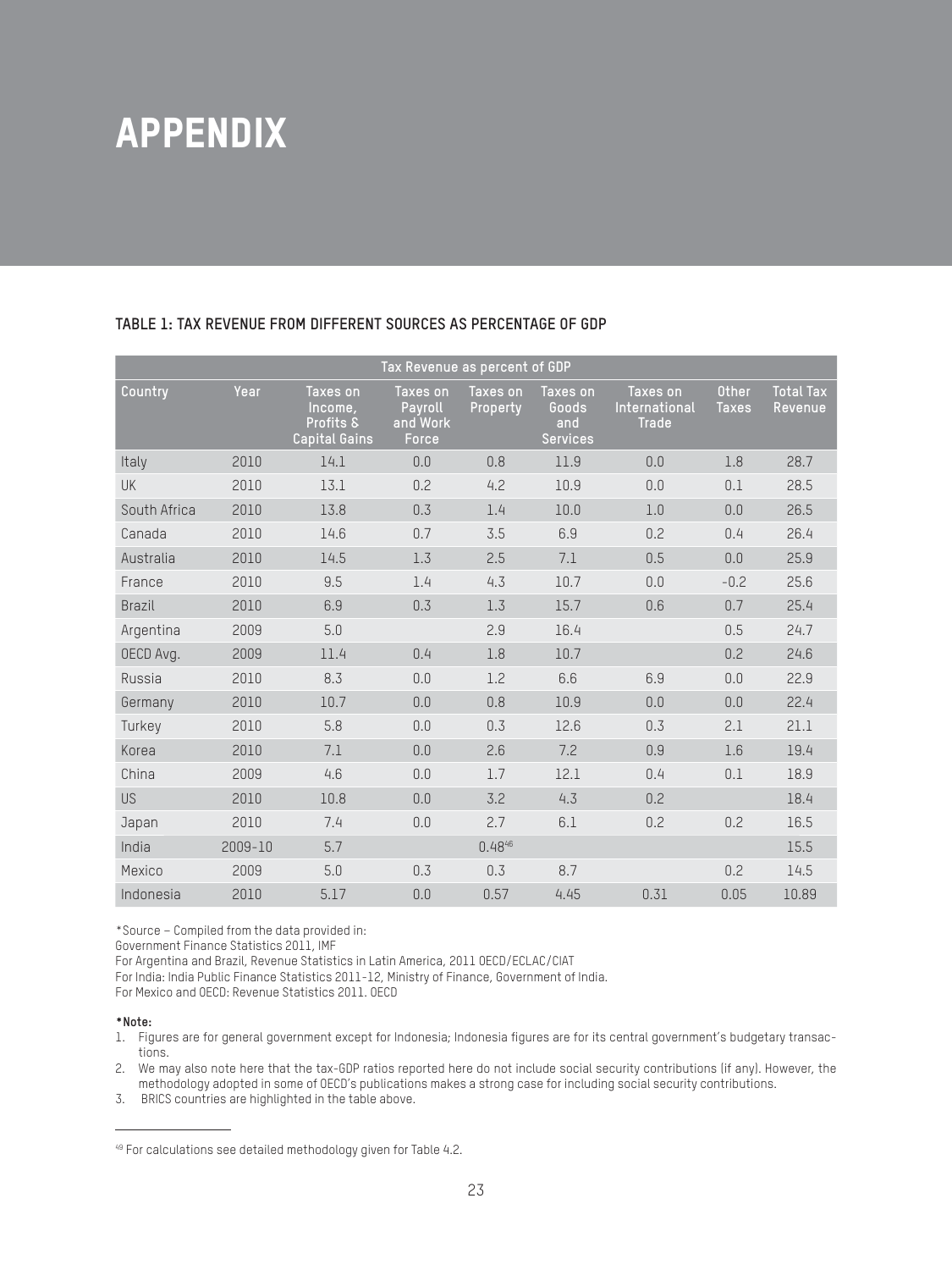#### **TABLE 2: DIRECT TAXES REVENUE AS PERCENTAGE OF TOTAL TAX REVENUE**

| Country       | Year    | Direct Tax Revenue as percent of<br><b>Total Tax Revenue</b> |
|---------------|---------|--------------------------------------------------------------|
| <b>USA</b>    | 2010    | 75.8                                                         |
| Canada        | 2010    | 68.8                                                         |
| Australia     | 2010    | 65.8                                                         |
| Japan         | 2010    | 61.2                                                         |
| UK            | 2010    | 60.9                                                         |
| South Africa  | 2010    | 57.5                                                         |
| Indonesia     | 2010    | 55.8                                                         |
| OECD Avg.     | 2009    | 53.7                                                         |
| France        | 2010    | 53.7                                                         |
| Italy         | 2010    | 52.0                                                         |
| Germany       | 2010    | 51.4                                                         |
| Korea         | 2010    | 50.0                                                         |
| Russia        | 2010    | 41.3                                                         |
| India         | 2009-10 | 37.7                                                         |
| Mexico        | 2009    | 36.6                                                         |
| China         | 2009    | 33.2                                                         |
| <b>Brazil</b> | 2010    | 32.1                                                         |
| Argentina     | 2009    | 32.0                                                         |
| Turkey        | 2010    | 28.9                                                         |

\*Source

Calculated from the data provided in:

Government Finance Statistics 2011, IMF

For Argentina and Brazil- Revenue Statistics in Latin America 2011, OECD/ECLAC/CIAT

For India- India Public Finance Statistics 2011-12, Government of India

For Mexico and OECD- Revenue Statistics 2011, OECD

#### **\*Note:**

1. Figures are for general government except for Indonesia; Indonesia figures are for its central government's budgetary transactions.

2. BRICS countries highlighted above.

#### **TABLE 3.1**

| Share of Direct Taxes in Total taxes for BRICS and USA |      |      |      |      |      |      |      |      |      |
|--------------------------------------------------------|------|------|------|------|------|------|------|------|------|
| Year                                                   | 2000 | 2001 | 2002 | 2003 | 2004 | 2005 | 2006 | 2007 | 2008 |
| <b>Brazil</b>                                          | 29.6 |      |      |      |      | 31.8 | 32.0 | 33.3 | 35.1 |
| Russia                                                 | 37.7 | 39.3 | 38.9 | 41.0 | 43.6 | 41.6 | 42.6 | 31.8 | 42.9 |
| India                                                  | 22.7 | 22.4 | 24.0 | 25.8 | 26.2 | 27.0 | 29.6 |      |      |
| China                                                  | 23.2 | 26.3 | 26.8 | 26.6 | 27.1 | 29.6 | 26.6 | 36.0 |      |
| South Africa                                           | 59.6 | 60.2 | 59.8 | 59.0 | 57.2 | 57.4 | 58.4 | 60.2 | 62.7 |
| <b>USA</b>                                             | 79.5 | 78.5 | 76.0 | 75.1 | 75.3 | 76.6 | 77.6 | 78.2 | 76.5 |

Source: Calculated from IMF GFS CD ROM.

For Brazil: Calculated from OECD/ECLAC/CIAT 2011

Note: Figures for China are for central and local government combined.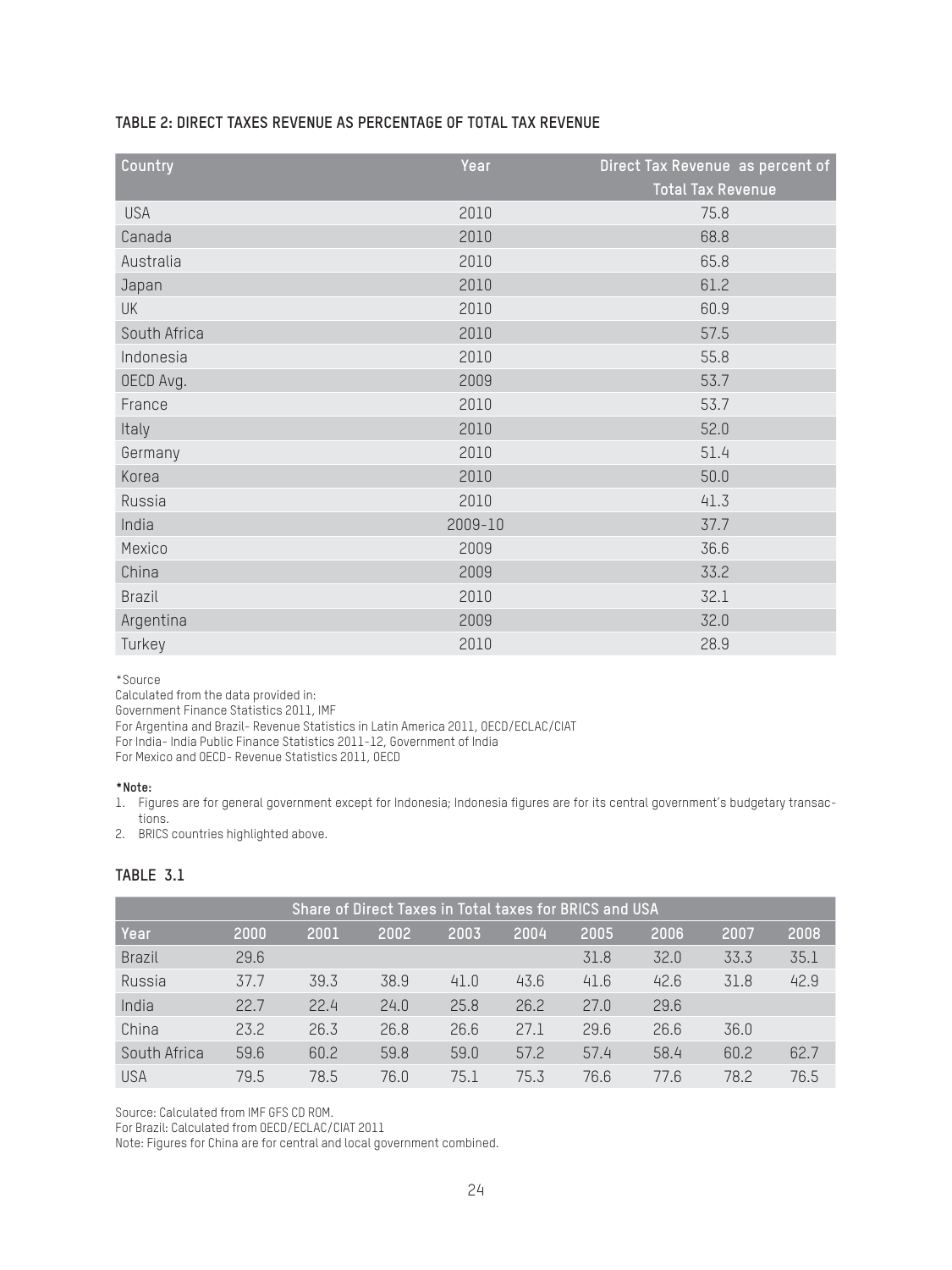#### **TABLE 3.2**

| Share of Property Taxes in Total Taxes for BRICS and USA |      |      |      |      |      |      |      |      |      |
|----------------------------------------------------------|------|------|------|------|------|------|------|------|------|
| Year                                                     | 2000 | 2001 | 2002 | 2003 | 2004 | 2005 | 2006 | 2007 | 2008 |
| <b>Brazil</b>                                            | 4.2  |      |      |      |      | 4.0  | 4.3  | 4.4  | 4.4  |
| Russia                                                   | 4.5  | 4.8  | 6.0  | 6.4  | 5.4  | 4.0  | 3.8  |      | 4.1  |
| India                                                    | 0.4  | 0.5  | 0.5  | 0.5  | 0.4  | 0.4  | 0.4  |      |      |
| China                                                    | 6.1  | 3.9  | 2.8  | 5.5  | 3.8  | 3.8  | 5.2  | 10.3 |      |
| South Africa                                             | 6.9  | 5.6  | 5.6  | 6.8  | 6.2  | 6.1  | 5.1  | 5.4  | 4.7  |
| <b>USA</b>                                               | 13.2 | 14.1 | 16.1 | 16.4 | 16.2 | 14.9 | 14.4 | 14.5 | 16.2 |

Source: Calculated from IMF GFS CD ROM.

For Brazil: Calculated from OECD/ECLAC/CIAT 2011

Note: Figures for China are for centre and local government combined.

#### **TABLE 4.1 PROPERTY TAX REVENUE FROM DIFFERENT SOURCES AS PERCENTAGE OF GDP**

|               | Property Tax Revenue (as percent of GDP) |                                                |                                     |                                                     |                                                      |                                                        |                                                   |                                     |  |  |
|---------------|------------------------------------------|------------------------------------------------|-------------------------------------|-----------------------------------------------------|------------------------------------------------------|--------------------------------------------------------|---------------------------------------------------|-------------------------------------|--|--|
| Country       | Year                                     | Recurrent<br>taxes on<br>immovable<br>Property | Recurrent<br>taxes on net<br>wealth | Estate,<br>Inheritance,<br>and Gift<br><b>Taxes</b> | Taxes on<br>financial<br>and capital<br>transactions | Other non-<br>recurrent<br>taxes on<br><b>Property</b> | <b>Other</b><br>recurrent<br>taxes on<br>Property | Total<br>Property<br>Tax<br>Revenue |  |  |
| France        | 2010                                     | 2.48                                           | 0.9                                 | 0.39                                                | 0.5                                                  | 0.0                                                    | 0.0                                               | 4.30                                |  |  |
| <b>UK</b>     | 2010                                     | 2.53                                           | 0.0                                 | 0.17                                                | 0.5                                                  | 1.0                                                    | 0.0                                               | 4.21                                |  |  |
| Canada        | 2010                                     | 2.85                                           | 0.2                                 | 0.00                                                | 0.0                                                  | 0.4                                                    | 0.0                                               | 3.54                                |  |  |
| <b>US</b>     | 2010                                     | 2.91                                           | 0.0                                 | 0.24                                                | 0.0                                                  | 0.0                                                    | 0.0                                               | 3.15                                |  |  |
| Argentina     | 2009                                     | 0.36                                           | 0.3                                 | 0.00                                                | 2.2                                                  | 0.0                                                    | 0.4                                               | 2.90                                |  |  |
| Japan         | 2010                                     |                                                |                                     |                                                     |                                                      |                                                        |                                                   | 2.69                                |  |  |
| Korea         | 2010                                     | 0.72                                           | 0.0                                 | 0.25                                                | 1.6                                                  | 0.0                                                    | 0.1                                               | 2.62                                |  |  |
| Australia     | 2010                                     | 1.16                                           | 0.0                                 | 0.00                                                | 1.2                                                  | 0.0                                                    | 0.1                                               | 2.47                                |  |  |
| China         | 2009                                     | 0.00                                           | 0.0                                 | 0.00                                                | 1.2                                                  | 0.6                                                    | 0.0                                               | 1.73                                |  |  |
| South Africa  | 2010                                     | 0.97                                           | 0.0                                 | 0.04                                                | 0.4                                                  | 0.0                                                    | 0.0                                               | 1.39                                |  |  |
| <b>Brazil</b> | 2010                                     | 0.45                                           | 0.0                                 | 0.05                                                | 0.1                                                  | 0.0                                                    | 0.6                                               | 1.25                                |  |  |
| Russia        | 2010                                     | 1.13                                           | 0.0                                 | 0.00                                                | 0.0                                                  | 0.0                                                    | 0.1                                               | 1.20                                |  |  |
| Italy         | 2010                                     | 0.71                                           | 0.1                                 | 0.03                                                | 0.0                                                  | 0.0                                                    | 0.0                                               | 0.81                                |  |  |
| Germany       | 2010                                     | 0.38                                           | 0.0                                 | 0.19                                                | 0.0                                                  | 0.2                                                    | 0.0                                               | 0.80                                |  |  |
| Indonesia     | 2010                                     |                                                |                                     |                                                     |                                                      |                                                        |                                                   | 0.57                                |  |  |
| India         | 2009-10                                  | 0.36                                           | 0.007                               | 0.00                                                | 0.1147                                               | 0.0                                                    | 0.0                                               | 0.48                                |  |  |
| Turkey        | 2010                                     |                                                |                                     |                                                     |                                                      |                                                        |                                                   | 0.27                                |  |  |
| Mexico        | 2009                                     | 0.15                                           | 0.0                                 | 0.00                                                | 0.1                                                  | 0.0                                                    | 0.0                                               | 0.25                                |  |  |
|               |                                          |                                                |                                     |                                                     |                                                      |                                                        |                                                   |                                     |  |  |

\*Source

Compiled from the data provided in:

Government Finance Statistics 2011, IMF

Government Finance Statistics 2010, CD-ROM, IMF

For Argentina and Brazil, Revenue Statistics in Latin America, 2011. OECD/ECLAC/CIAT

For India: See Table 4.2

For Mexico: Revenue Statistics 2011. OECD

#### **\*Note:**

1. Figures are for general government except Indonesia. Indonesia figures are for its central Government's budgetary transactions.

2. BRICS countries are highlighted above.

<sup>50</sup> Include only Securities Transaction Tax and exclude Stamp Duty and Registration Fees.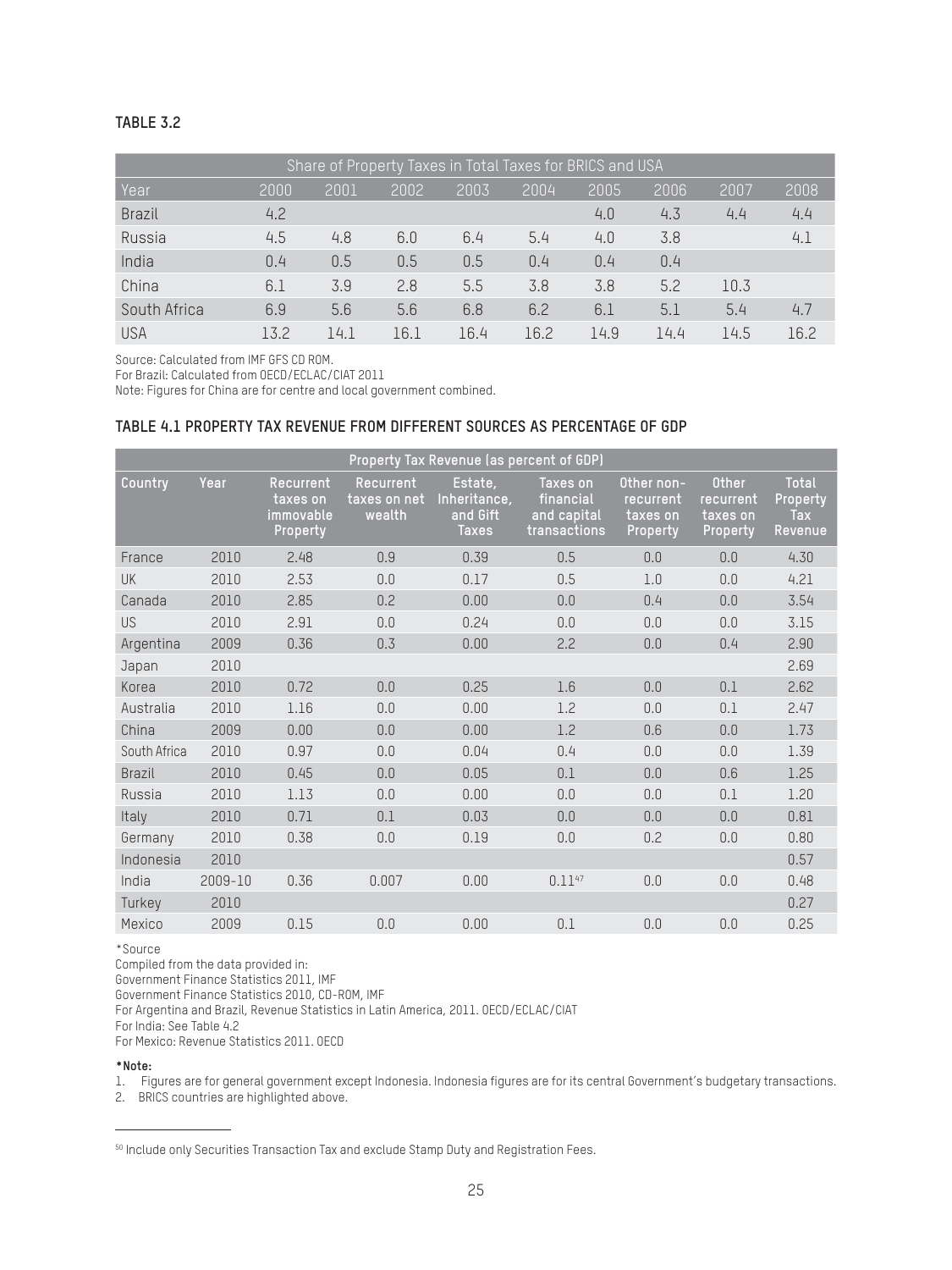#### **TABLE 4.2: PROPERTY TAXES IN INDIA FOR YEAR 2009-10**

|                              | Property Taxes in India for year 2009-10                                               |                 |                    |                                           |
|------------------------------|----------------------------------------------------------------------------------------|-----------------|--------------------|-------------------------------------------|
|                              |                                                                                        | <b>Rs</b> Crore | <b>Total Taxes</b> | as percent of as percent of<br><b>GDP</b> |
| 1                            | Land Revenue                                                                           | 5133.68         | 0.513              | 0.080                                     |
| 2                            | Taxes on professions, trades,<br>employment and non-<br>urban inmovable properties etc | 4103.37         | 0.410              | 0.064                                     |
| $\overline{3}$               | Panchayat Property Tax*                                                                |                 | 0.350              | 0.070                                     |
| 4                            | Municipal Property Tax**                                                               | 9424            | 0.942              | 0.146                                     |
| $1+2+3+4=5$                  | Recurrent taxes on immovable Property                                                  |                 | 2.215              | 0.359                                     |
| 6                            | Wealth Tax                                                                             | 504.93          | 0.050              | 0.008                                     |
| $\overline{7}$               | <b>Estate Duty</b>                                                                     | 0.23            | 0.000              | 0.000                                     |
| 8                            | Gift Tax                                                                               | 0.97            | 0.000              | 0.000                                     |
| $7 + 8 = 9$                  | Estate, Inheritance and Gift Taxes                                                     | 1.2             | 0.000              | 0.000                                     |
| 10                           | Securities Transaction Tax***                                                          | 7394.17         | 0.739              | 0.115                                     |
| 11                           | Stamp Duty and Registration Fee                                                        | 40607.03        | 4.057              | 0.629                                     |
| $10 + 11 = 12$               | <b>Taxes on Financial and Capital</b><br>transaction                                   | 48001.2         | 4.796              | 0.743                                     |
| $5+6+9+12=13$                | <b>Total Property Taxes</b>                                                            |                 | 7.061              | 1.110                                     |
| $13 - 11 = 14$               | Total Property Taxes (-) Stamp Duty and<br><b>Registration Fee</b>                     |                 | 3.004              | 0.481                                     |
| $13 - (1/2)$ of<br>$11 = 15$ | Total Property Taxes (-) (1/2) of Stamp<br>Duty and Registration Fee****               |                 | 5.033              | 0.796                                     |

Source:

Indian Public Finance Statistics (various years)

\*For year 2002-03 from Rao and Rao 2008

\*\*Taking upper estimate by 13th Finance Commission and Mathur et al 2009

\*\*\*Source: Budget Receipt

\*\*\*\*Assuming that 50 percent of Stamp Duty and Registration Fee are for non-property transactions

#### **Note on Stamp Duty and Registration Fees in India:**

Even if we take 50 percent of Stamp Duty and Registration Fee as transactions of property, Property Tax-GDP ratio still comes out to be 0.796 percent only, keeping India's position and rank unchanged at 16th out of 18 G20 countries and last among BRICS.

If all Stamp Duty and Registration Fees are taken as transactions of property, then Property Tax-GDP ratio comes out to be 1.11 percent, slightly improving India's position to 14th out of 18 G20 countries, but still ranking below all BRICS countries.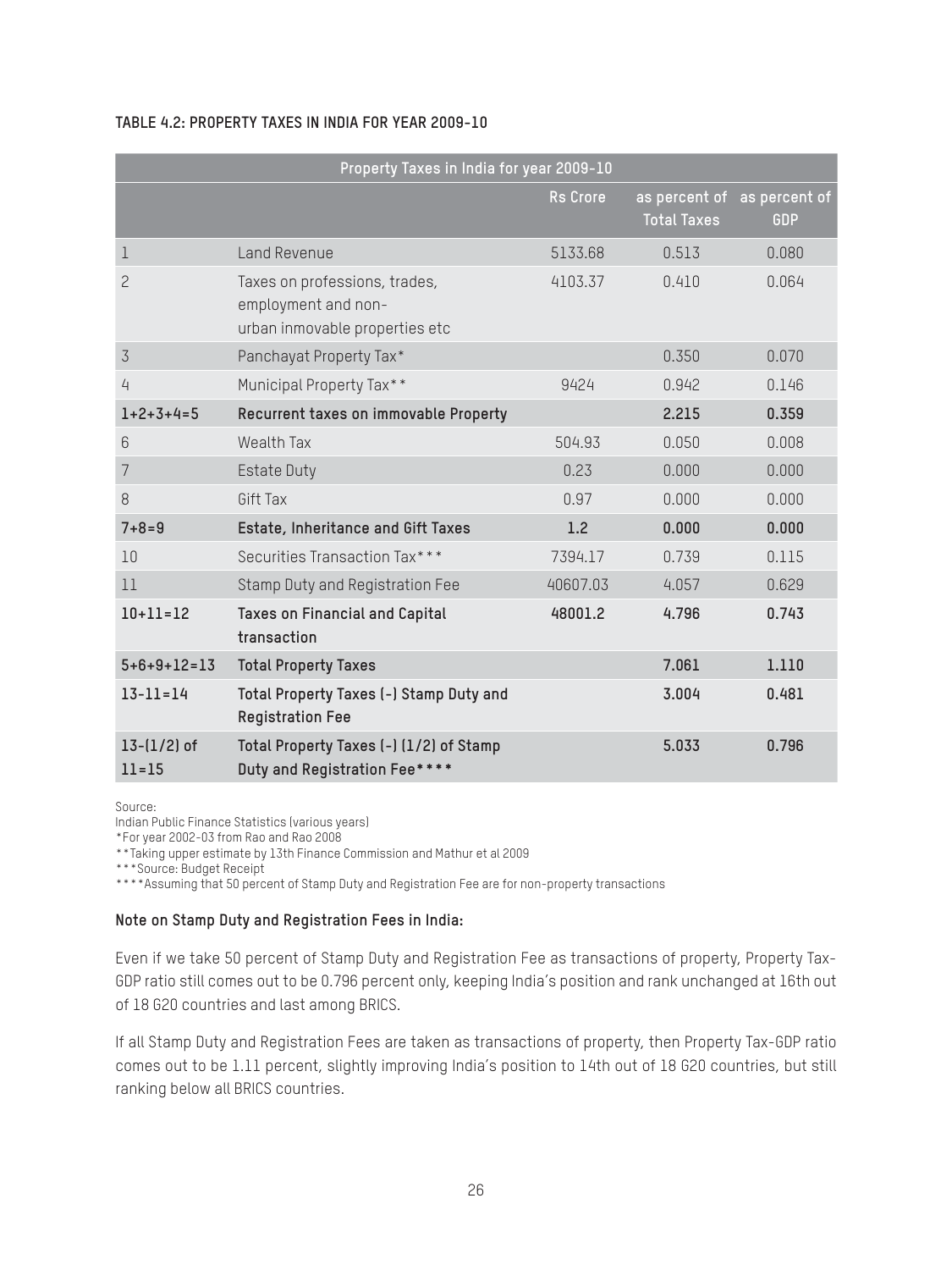|               | Property Tax Revenue (as percent of Total Tax revenue) |                                                |                                                   |                                                     |                                                      |                                                 |                                            |                                            |  |
|---------------|--------------------------------------------------------|------------------------------------------------|---------------------------------------------------|-----------------------------------------------------|------------------------------------------------------|-------------------------------------------------|--------------------------------------------|--------------------------------------------|--|
| Country       | Year                                                   | Recurrent<br>Taxes on<br>Immovable<br>Property | <b>Recurrent</b><br>Taxes on<br><b>Net Wealth</b> | Estate,<br>Inheritance,<br>and Gift<br><b>Taxes</b> | Taxes on<br>financial<br>and capital<br>transactions | Other non-<br>recurrent<br>taxes on<br>Property | Other<br>recurrent<br>taxes on<br>Property | <b>Total</b><br>Property<br>Tax<br>revenue |  |
| UK            | 2008                                                   | 10.9                                           | 0.00                                              | 0.73                                                | 2.2                                                  | 4.3                                             | 0.0                                        | 18.1                                       |  |
| France        | 2008                                                   | 9.6                                            | 3.45                                              | 1.51                                                | 2.0                                                  | 0.0                                             | 0.0                                        | 16.6                                       |  |
| <b>US</b>     | 2008                                                   | 15.0                                           | 0.00                                              | 1.21                                                | 0.0                                                  | 0.0                                             | 0.0                                        | 16.2                                       |  |
| Korea         | 2007                                                   | 3.9                                            | 0.00                                              | 1.39                                                | 8.8                                                  | 0.0                                             | 0.3                                        | 14.4                                       |  |
| Canada        | 2007                                                   | 9.5                                            | 0.67                                              | 0.00                                                | 0.0                                                  | 1.2                                             | 0.0                                        | 11.8                                       |  |
| Argentina     | 2008                                                   | 1.5                                            | 1.30                                              | 0.00                                                | 8.8                                                  | 0.0                                             | 1.6                                        | 11.6                                       |  |
| China         | 2007                                                   | 0.0                                            | 0.00                                              | 0.00                                                | 6.9                                                  | 3.3                                             | 0.0                                        | 10.3                                       |  |
| Australia     | 2008                                                   | 4.2                                            | 0.00                                              | 0.00                                                | 4.5                                                  | 0.1                                             | 0.2                                        | 8.9                                        |  |
| Indonesia     | 2010                                                   |                                                |                                                   |                                                     |                                                      |                                                 |                                            | 5.2                                        |  |
| South Africa  | 2008                                                   | 3.3                                            | 0.00                                              | 0.13                                                | 1.3                                                  | 0.0                                             | 0.0                                        | 4.7                                        |  |
| <b>Brazil</b> | 2008                                                   | 1.6                                            |                                                   | 0.19                                                | 0.5                                                  |                                                 | 2.2                                        | 4.4                                        |  |
| Russia        | 2008                                                   | 3.9                                            | 0.00                                              | 0.00                                                | 0.0                                                  | 0.0                                             | 0.3                                        | 4.1                                        |  |
| Germany       | 2008                                                   | 1.6                                            | 0.00                                              | 0.80                                                | 0.0                                                  | 1.0                                             | 0.0                                        | 3.4                                        |  |
| Italy         | 2008                                                   | 2.0                                            | 0.17                                              | 0.08                                                | 0.0                                                  | 0.0                                             | 0.0                                        | 2.3                                        |  |
| Japan         | 2008                                                   |                                                |                                                   |                                                     |                                                      |                                                 |                                            | 1.7                                        |  |
| Mexico        | 2008                                                   | 0.8                                            |                                                   |                                                     | 0.6                                                  |                                                 |                                            | 1.4                                        |  |
| Turkey        | 2010                                                   |                                                |                                                   |                                                     |                                                      |                                                 |                                            | 1.3                                        |  |
| India         | 2006                                                   |                                                | 0.031                                             | 0.0007                                              |                                                      |                                                 |                                            | 0.4                                        |  |

#### **TABLE 5: PROPERTY TAX REVENUE FROM DIFFERENT SOURCES AS PERCENTAGE OF TOTAL TAX REVENUE**

\*Source

Compiled from the data provided in:

Government Finance Statistics 2010, CD-ROM, IMF

For Argentina and Brazil, Revenue Statistics in Latin America, 2011. OECD/ECLAC/CIAT

For Mexico: Revenue Statistics 2011. OECD

#### **Note:**

1. Figures are for general government except

i) Indonesia figures are for its central government's budgetary transactions.

ii) India figure are for centre and state governments combined.

2. BRICS countries are highlighted above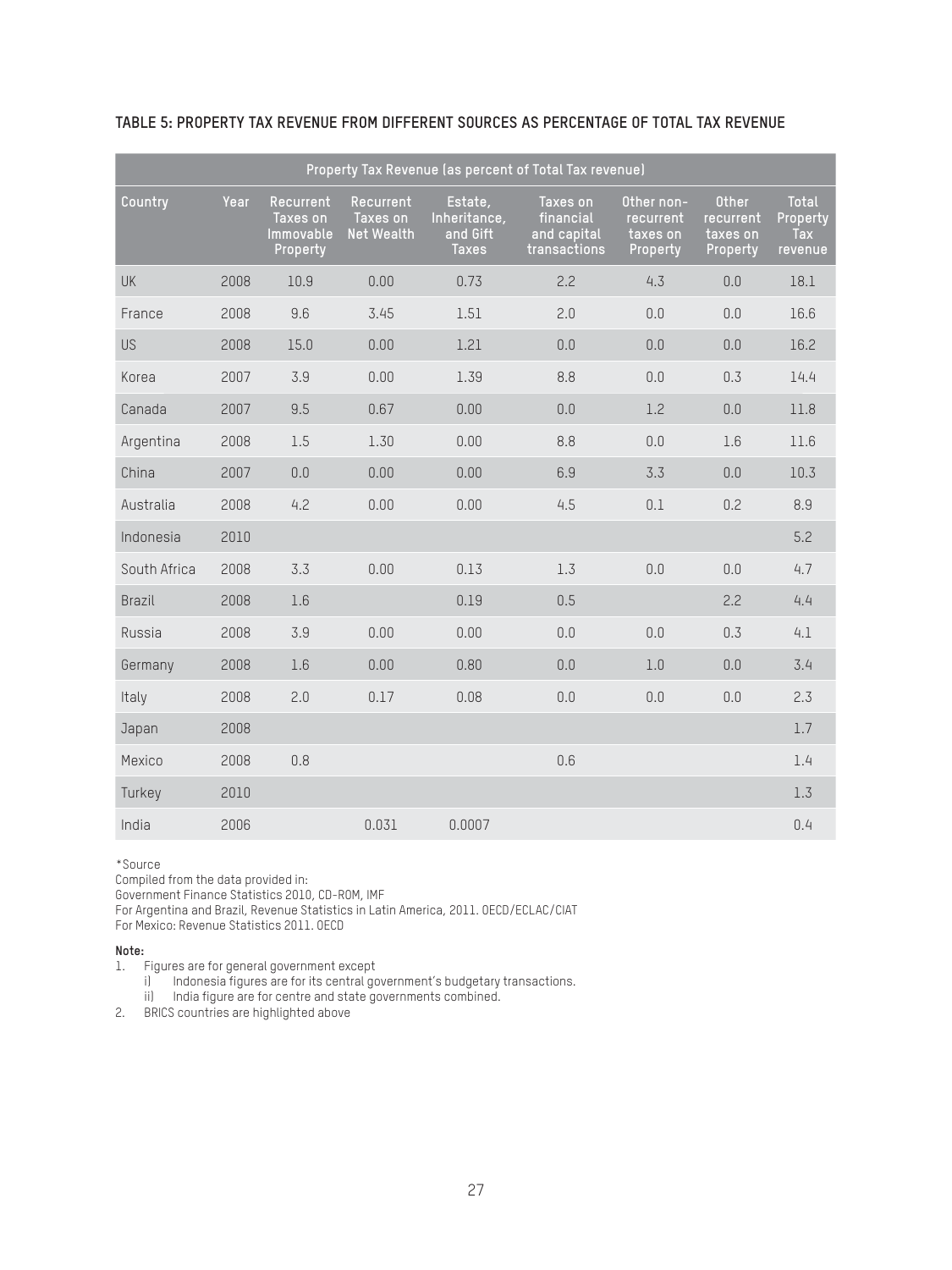#### **TABLE 6: REVENUE AND EXPENDITURE FOR VARIOUS DIRECT TAXES**

|                                            | Year         | Corporate Tax | Personal<br><b>Income Tax</b> | <b>Wealth Tax</b> |
|--------------------------------------------|--------------|---------------|-------------------------------|-------------------|
| Revenue (Rs Crore)                         | $2001 - 02$  | 39,059.0      | 3,4438.0                      | 145.0             |
| Expenditure (Rs Crore)                     | 2001-02      | 117.7         | 803.7                         | 78.0              |
| Expenditure per Rs 100 Tax collection (Rs) | $2001 - 02$  | 0.3           | 2.3                           | 53.8              |
| Revenue (Rs Crore)                         | 2011-12 (RE) | 3,27,680.0    | 1,71,879.0                    | 1,092.0           |
| Expenditure (Rs Crore)                     | 2011-12 (RE) | 388.9         | 2,527.9                       | 7.5               |
| Expenditure per Rs 100 Tax collection (Rs) | 2011-12 (RE) | 0.1           | 1.5                           | 0.7               |

\*Source: Receipt Budget and Expenditure Budget, Union Budget 2002-03 and 2012-13

#### **TABLE 7: COMPARING, INDIA AND AVERAGES FOR G20 AND BRICS**

|                                                        | India | <b>BRICS Avg.</b> | 620 Avg. |
|--------------------------------------------------------|-------|-------------------|----------|
| Total Tax Revenue as percent of GDP                    | 15.5  | 2184              | 21.93    |
| Direct Tax Revenue as percent of Total Tax Revenue     | 37.7  | 40.36             | 49.92    |
| Property Tax Revenue as percent of GDP                 | 0.48  | 121               | 1.90     |
| Property Tax Revenue as percent of Total Taxes Revenue | 0.40  | 485               | 7 RN     |

Source: Calculated from IMF GFS (2011), OECD/ECLAC/CIAT (2011), OECD (2011), IPFS (2011-12), Report of the 13th Finance Commission, and Rao and Rao 2008.